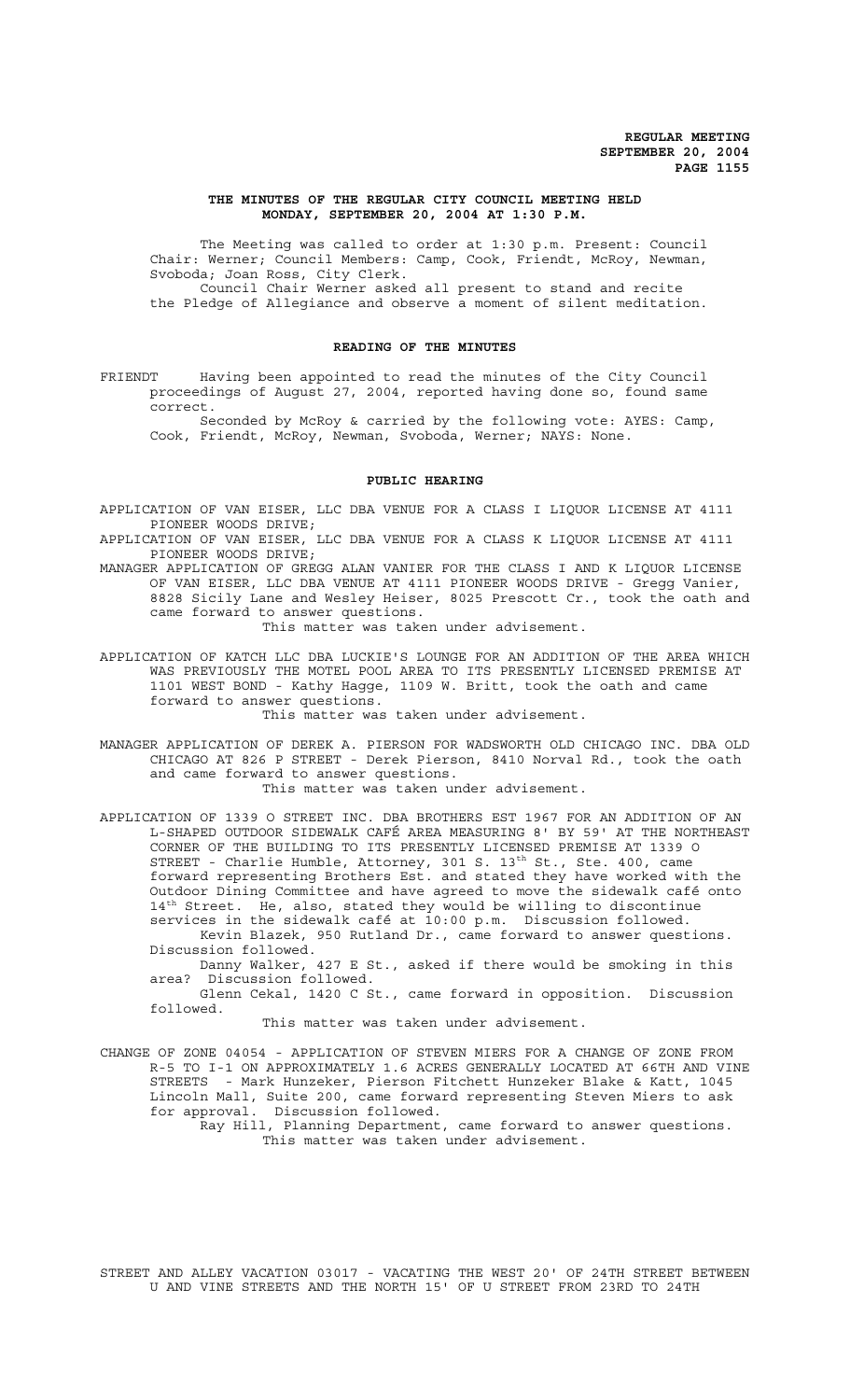STREETS; SPECIAL PERMIT 04025 - APPLICATION OF BRIGHTON CONSTRUCTION COMPANY TO DEVELOP LIBERTY VILLAGE COMMUNITY UNIT PLAN CONSISTING OF 16 SINGLE FAMILY DWELLINGS WITH REQUESTED WAIVERS TO THE REQUIRED PRELIMINARY PLAT PROCESS, FRONT AND SIDE YARD SETBACKS, STORM WATER DETENTION, MINIMUM LOT AREA, AVERAGE LOT WIDTH, RECREATION FACILITIES, OPEN SPACE, AND UTILITY EASEMENT WIDTH, ON PROPERTY GENERALLY LOCATED AT 24TH AND VINE STREETS Mark Hunzeker, Pierson Fitchett Hunzeker Blake & Katt, 1045 Lincoln Mall, Suite 200, came forward representing Brighton Construction asking for approval. Fernando Pages, owner of Brighton Construction, stated these houses are part of a neighborhood revitalization project and will cater to the ethnic residents in the area. These houses are for owner occupants only and will sell for approximately \$125,000 or less. Jeffrey Childs, Architect for Brighton Construction, came forward to explain the design of the houses. Discussion followed. Glenn Cekal, 1420 C St., came forward to ask questions concerning owner/occupancy. Ed Patterson, 2108 Q Street, came forward with concerns of ownership covenants, student rentals, play area, and parking. Mike Morosin, 2055 S St., came forward in favor of this project. Discussion followed. Terry Uland, Executive Director of Neighborhoods, Inc., came forward to explain how they are working with Brighton Construction on this project. He stated it fits well with the Antelope Valley Project. Discussion followed. Danny Walker, 427 E St., asked if this area was ever in the flood plain? Mark Hunzeker, came forward for rebuttal. Discussion followed. This matter was taken under advisement. APPROVING A SUBLEASE AGREEMENT BETWEEN THE CITY OF LINCOLN AND LINCOLN ACTION PROGRAM FOR PROVIDING JOB TRAINING AND EMPLOYMENT SERVICES UNDER THE WORKFORCE INVESTMENT ACT - Marc Wullschleger, Director of Urban Development, came forward to state the continued need for this agreement with the Lincoln Action Program. This matter was taken under advisement. APPROVING A COMMUNICATIONS SITE SUBLEASE AGREEMENT BETWEEN THE CITY AND WIRELESS LAND LP FOR THE PLACEMENT OF 911 FACILITIES ON A CITY TOWER IN SAUNDERS COUNTY; APPROVING AN ANTENNA SITE LEASE AGREEMENT BETWEEN THE CITY AND NORRIS PUBLIC POWER DISTRICT FOR THE PLACEMENT OF 911 FACILITIES ON A CITY TOWER IN HALLAM, NEBRASKA; APPROVING A COMMUNICATIONS SITE LICENSE AGREEMENT BETWEEN THE CITY AND NEXTEL WIP LEASE CORP. FOR THE PLACEMENT OF 911 FACILITIES ON CITY PROPERTY IN CERESCO, NEBRASKA - Raymond Ryan, Supervisor of Communications, came forward to answer questions. Discussion followed. This matter was taken under advisement. APPEAL OF ALODIUM LLC TO THE ARTERIAL STREET IMPACT FEES IMPOSED FOR THE BUILDING LOCATED AT 6710 L STREET Larry Albers, 911 Evergreen Dr., came forward to state he paid the impact fees under protest and is appealing those fees. Discussion followed. Michaela Hansen, Impact Fee Coordinator, came forward to answer questions. Discussion followed.

Glenn Cekal, 1420 C St., came forward to express his opinion on this matter. Discussion followed.

Dana Roper, City Attorney, came forward to answer questions. Discussion followed.

This matter was taken under advisement.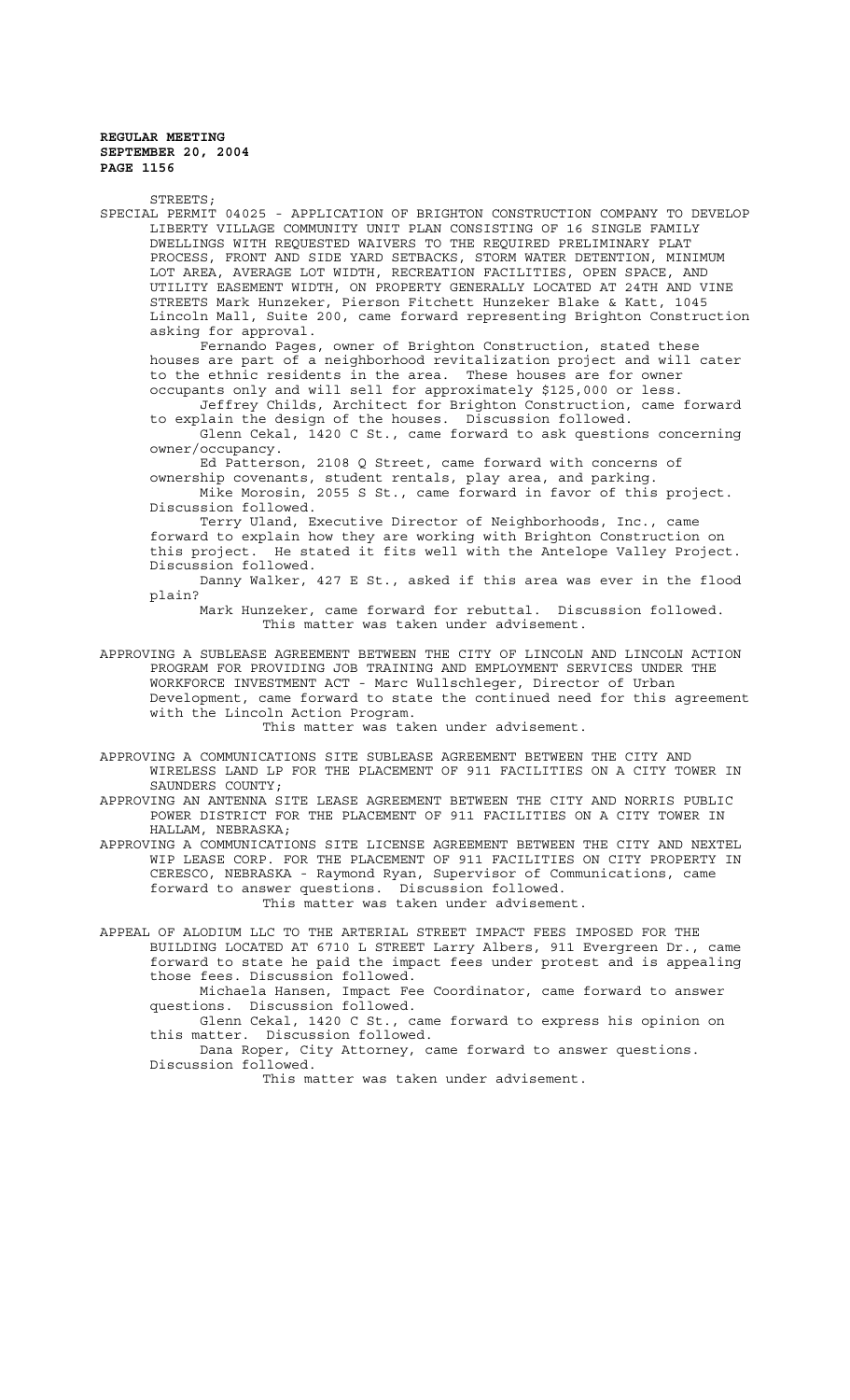USE PERMIT 123C - APPLICATION OF NORTH 33RD LLC TO AMEND LANDMARK CORPORATE CENTER TO REDUCE THE REAR YARD SETBACK OF LOTS 11 AND 19, BLOCK 2 TO ACCOMMODATE DRIVING AISLES AND TO REDUCE THE SIDE YARD SETBACK BETWEEN LOTS 10 AND 11, BLOCK 2, FOR A SHARED ACCESS DRIVE, ON PROPERTY GENERALLY LOCATED AT NORTH 33RD STREET AND FOLKWAYS BOULEVARD - DaNay Kalkowski, Seacrest & Kalkowski Law Firm, 1111 Lincoln Mall, Suite 350, stated this affects three lots triangular in shape and at the end of a cul-de-sac. Ms. Kalkowski asked for approval of this project. This matter was taken under advisement.

ADOPTING THE LES RATE SCHEDULES, SERVICE REGULATIONS AND COST ANALYSIS SUMMARY FOR RATES EFFECTIVE OCTOBER 1, 2004 - Terry Bundy LES Administrator, presented the rate increase history & comparisons and requested approval of this rate increase. Discussion followed.

Todd Hall, LES Representative, came forward to assist in the presentation and to answer questions. Discussion followed.

Ginny Wright, 814 Lyncrest Drive, came forward to ask questions of LES.

Glenn Cekal, 1420 C St., came forward to ask questions & state his opinion.

Mike Morosin, 2055 S St., came forward to ask questions.

Mark Hunzeker, Pierson Fitchett Hunzeker Blake & Katt, 1045 Lincoln Mall, Suite 200, came forward as a member of the Nebraska Public Power Review Board to speak in favor of LES and their request for a rate increase. Discussion followed.

Terry Bundy came forward for rebuttal and to answer questions presented to LES.

This matter was taken under advisement.

**TOOK BREAK 4:40 P.M. RECONVENED 4:51 P.M.**

USE PERMIT 117A - APPLICATION OF SECURITY FIRST BANK TO AMEND HORIZON BUSINESS CENTER TO ALLOW A GROUND SIGN MORE THAN THIRTY FEET FROM THE BUILDING ON PROPERTY GENERALLY LOCATED AT S. 14TH STREET AND GARRETT LANE - Susie Twiehaus, no address given, came forward representing Security First Bank to answer questions.

This matter was taken under advisement.

SPECIAL PERMIT 04035 - APPLICATION OF CHRIS KODAD AND BELIEVER'S FELLOWSHIP CHURCH TO DEVELOP ANDREA'S COURT COMMUNITY UNIT PLAN CONSISTING OF 32 TOWNHOUSE UNITS AND A CHURCH, WITH REQUESTED WAIVERS TO ELIMINATE THE PRELIMINARY PLAT PROCESS, DETENTION/RETENTION STORAGE FOR STORM WATER, SIDEWALKS ON BOTH SIDES OF THE PRIVATE ROADWAY, MINIMUM LOT AREA, CUL-DE-SAC GEOMETRY, AND THE REQUIRED YARD SETBACKS, ON PROPERTY GENERALLY LOCATED AT 40TH AND SUPERIOR STREETS - Ron Ross, Ross Engineering, 201 N. 8th, Suite 401, came forward representing Believer's Fellowship Church and Chris Kodad, in requesting approval for this project. Discussion followed.

Tom Zimmerman, 4701 Van Dorn, came forward representing Sunset Acres Homeowners Association to state he feels the development is being rushed and proposed a study be done on this area.

Duane Wendelin, 4110 N. 42<sup>nd</sup> St. Circle, acting president of Sunset Acres Neighborhood Assn. came forward in opposition. Discussion followed.

Bob Schmieding, 4101 N. 40<sup>th</sup> Street, came forward in opposition. Discussion followed.

Danny Walker, 427 E St., came forward in opposition.

Judy Ward, 4035 N. 40<sup>th</sup> Street, came forward in opposition. She, also, presented a letter from Robert Converse who lives at 3921 N.  $42^{\text{nd}}$ Street in opposition.

Glenn Cekal, 1420 C St., came forward to make comments on this project.

Nicole Fleck-Tooze, Public Works Dept., came forward to answer questions. Discussion followed.

Ron Ross came forward for rebuttal.

This matter was taken under advisement.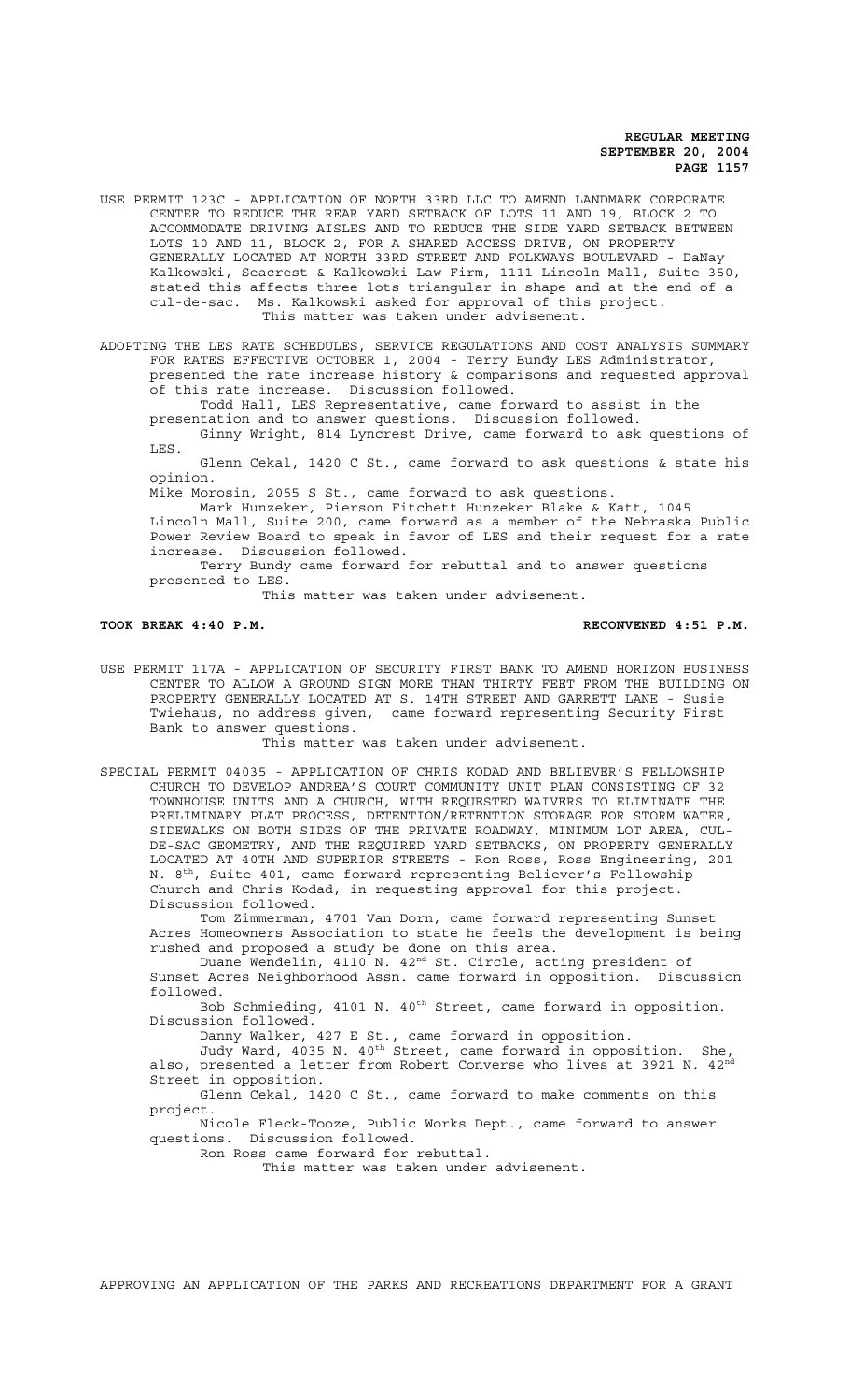APPLICATION TO THE FEDERAL RECREATIONAL TRAILS PROGRAM TO FUND THE .35 MILE PEDESTRIAN/BICYCLE TIERRA CONNECTOR TO CONNECT THE ROCK ISLAND TRAIL AT 27TH AND HIGHWAY 2 TO THE TIERRA WILLIAMSBURG TRAIL IN TIERRA PARK AT APPROXIMATELY 27TH AND TIERRA DRIVE;

APPROVING AN APPLICATION OF THE PARKS AND RECREATIONS DEPARTMENT FOR A GRANT APPLICATION TO THE FEDERAL TRANSPORTATION ENHANCEMENT PROGRAM TO FUND A 2.09 MILE PEDESTRIAN/BICYCLE TO CONNECT THE ANTELOPE CREEK TRAIL AT OLD CHENEY ROAD TO HIGHWAY 2 - Danny Walker, 427 E St., asked who keeps track of the money? Discussion followed.

Mike Morosin, 2055 S St., asked if a representative from Parks and Recreation was present to answer questions?

Nicole Fleck-Tooze, Public Works Dept., stated a representative of Parks and Recreation had been available earlier in the evening. This matter was taken under advisement.

#### **MISCELLANEOUS BUSINESS**

Mike Morosin, 2055 S St., came forward to state there is a difference in what the homeowners already have to what they are being offered to move their homes to in the Antelope Valley Project area. Glenn Cekal, 1420 C St., asked that the City install a priority system for projects such as the State has. This matter was taken under advisement.

# **\*\* END OF PUBLIC HEARING \*\***

# **COUNCIL ACTION**

## **LIQUOR RESOLUTIONS**

APPLICATION OF VAN EISER, LLC DBA VENUE FOR A CLASS I LIQUOR LICENSE AT 4111 PIONEER WOODS DRIVE - CLERK read the following resolution, introduced by Patte Newman, who moved its adoption for approval:

A-82974 BE IT RESOLVED by the City Council of the City of Lincoln,

Nebraska:

That after hearing duly had as required by law, consideration of the facts of this application, the Nebraska Liquor Control Act, and the pertinent City ordinances, the City Council recommends that the application of Van Eiser, LLC dba Venue for a Class "I" liquor license at 4111 Pioneer Woods Drive, Lincoln, Nebraska, for the license period ending April 30, 2005, be approved with the condition that the premise complies in every respect with all city and state regulations. The City Clerk is directed to transmit a copy of this resolution to the Nebraska Liquor Control Commission.

Introduced by Patte Newman Seconded by Svoboda & carried by the following vote: AYES: Camp, Cook, Friendt, McRoy, Newman, Svoboda, Werner; NAYS: None.

APPLICATION OF VAN EISER, LLC DBA VENUE FOR A CLASS K LIQUOR LICENSE AT 4111 PIONEER WOODS DRIVE - CLERK read the following resolution, introduced by

Patte Newman, who moved its adoption for approval:<br>A-82975 BE IT RESOLVED by the City Council of the Ci BE IT RESOLVED by the City Council of the City of Lincoln,

Nebraska:

That after hearing duly had as required by law, consideration of the facts of this application, the Nebraska Liquor Control Act, and the pertinent City ordinances, the City Council recommends that the application of Van Eiser, LLC dba Venue for a Class "K" liquor license at 4111 Pioneer Woods Drive, Lincoln, Nebraska, for the license period ending April 30, 2005, be approved with the condition that the premise complies in every respect with all city and state regulations. The City complies in every respect with all city and state regulations. The City Clerk is directed to transmit a copy of this resolution to the Nebraska Liquor Control Commission.

Introduced by Patte Newman Seconded by Svoboda & carried by the following vote: AYES: Camp, Cook, Friendt, McRoy, Newman, Svoboda, Werner; NAYS: None.

MANAGER APPLICATION OF GREGG ALAN VANIER FOR THE CLASS I AND K LIQUOR LICENSE OF VAN EISER, LLC DBA VENUE AT 4111 PIONEER WOODS DRIVE - CLERK read the following resolution, introduced by Patte Newman, who moved its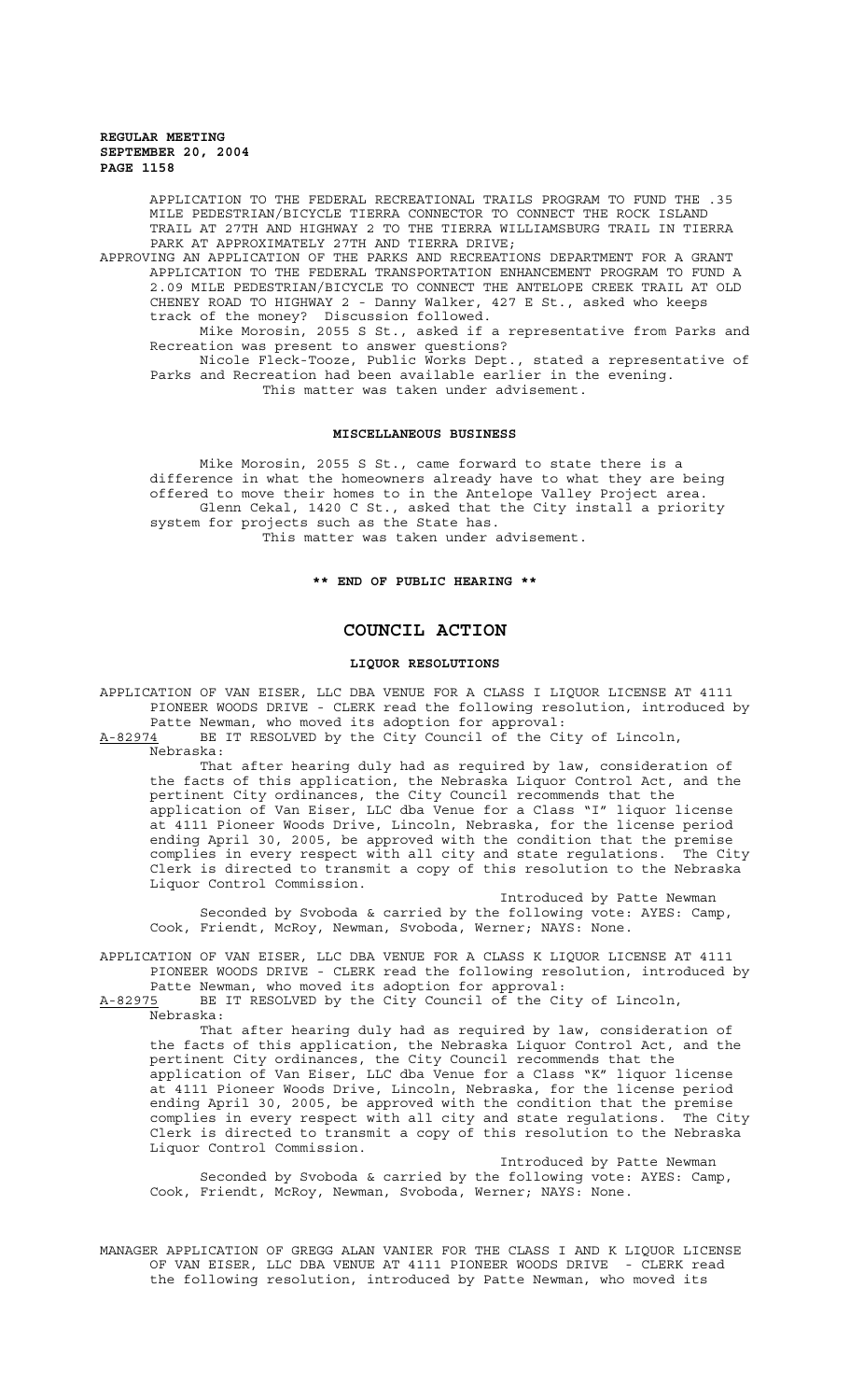adoption for approval:<br>A-82976 WHEREAS, Van Eis

WHEREAS, Van Eiser, LLC, dba Venue located at 4111 Pioneer Woods Drive, Lincoln, Nebraska has been approved for a Retail Class "I" and "K" liquor license, and now requests that Gregg Alan Vanier be named manager;

WHEREAS, Gregg Alan Vanier appears to be a fit and proper person to manage said business.

NOW, THEREFORE, BE IT RESOLVED by the City Council of the City of Lincoln, Nebraska;

That after hearing duly had a required by law, consideration of the facts of this application, the Nebraska Liquor Control Act, and the pertinent City ordinances, the City Council recommends that Gregg Alan Vanier be approved as manager of this business for said licensee. The City Clerk is directed to transmit a copy of this resolution to the Nebraska Liquor Control Commission.

Introduction by Patte Newman Seconded by Svoboda & carried by the following vote: AYES: Camp, Cook, Friendt, McRoy, Newman, Svoboda, Werner; NAYS: None.

APPLICATION OF KATCH LLC DBA LUCKIE'S LOUNGE FOR AN ADDITION OF THE AREA WHICH WAS PREVIOUSLY THE MOTEL POOL AREA TO ITS PRESENTLY LICENSED PREMISE AT 1101 WEST BOND - CLERK read the following resolution, introduced by Patte Newman, who moved its adoption for approval:

A-82977 BE IT RESOLVED by the City Council of the City of Lincoln, Nebraska:

That after hearing duly had as required by law, consideration of the facts of this application, the Nebraska Liquor Control Act, and the pertinent City ordinances, the City Council recommends that the application of Katch LLC dba Luckie's Lounge to expand its licensed premises by the addition of an area which was previously the motel pool area to the presently licensed premises located at 1101 West Bond Street, Lincoln, Nebraska, be approved with the condition that the premise complies in every respect with all City and State regulations. BE IT FURTHER RESOLVED that the City Clerk is directed to transmit

a copy of this resolution to the Nebraska Liquor Control Commission. Introduced by Patte Newman

Seconded by Svoboda & carried by the following vote: AYES: Camp, Cook, Friendt, McRoy, Newman, Svoboda, Werner; NAYS: None.

MANAGER APPLICATION OF DEREK A. PIERSON FOR WADSWORTH OLD CHICAGO INC. DBA OLD CHICAGO AT 826 P STREET - CLERK read the following resolution, introduced by Patte Newman, who moved its adoption for approval:

A-82978 WHEREAS Wadsworth Old Chicago Inc. dba Old Chicago located at 826 P Street, Lincoln, Nebraska has been approved for a Retail Class "I" liquor license, and now requests that Derek A. Pierson be named Manager; WHEREAS, Derek A. Pierson appears to be a fit and proper person to

manage said business. NOW, THEREFORE, BE IT RESOLVED by the City Council of the City of

Lincoln, Nebraska; That after hearing duly had as required by law, consideration of the facts of this application, the Nebraska Liquor Control Act, and the pertinent City ordinances, the City Council recommends that Derek A. Pierson be approved as manager of this business for said licensee. The City Clerk is directed to transmit a copy of this resolution to the

Introduced by Patte Newman Seconded by Svoboda & carried by the following vote: AYES: Camp, Cook, Friendt, McRoy, Newman, Svoboda, Werner; NAYS: None.

Nebraska Liquor Control Commission.

APPLICATION OF 1339 O STREET INC. DBA BROTHERS EST 1967 FOR AN ADDITION OF AN L-SHAPED OUTDOOR SIDEWALK CAFÉ AREA MEASURING 8' BY 59' AT THE NORTHEAST CORNER OF THE BUILDING TO ITS PRESENTLY LICENSED PREMISE AT 1339 O STREET - PRIOR to reading:

CAMP Moved to amend the Resolution to read services in the sidewalk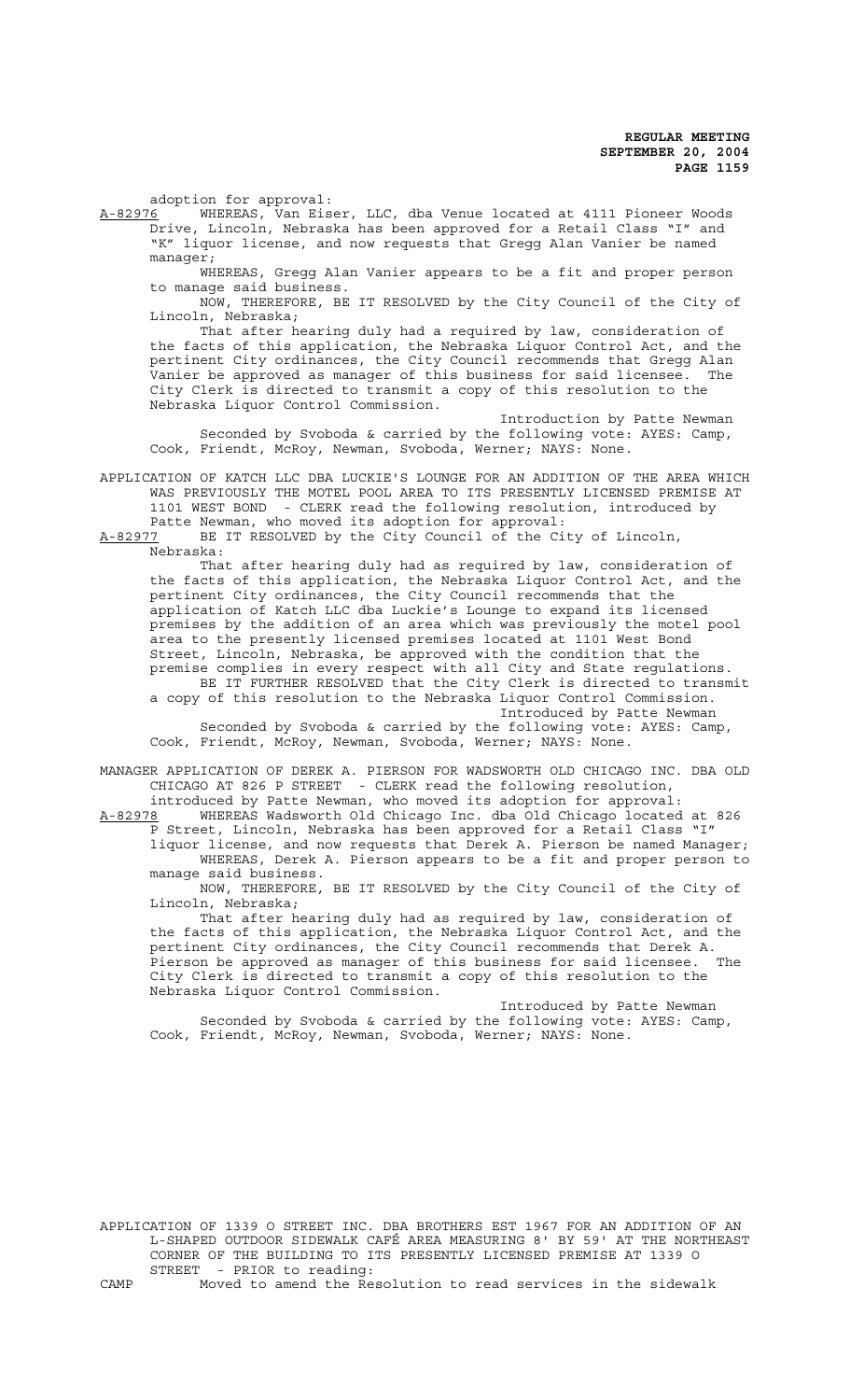café will be discontinued at 10:00 p.m.

Seconded by Svoboda & carried by the following vote: AYES: Camp, Cook, Friendt, Newman, Svoboda; NAYS: McRoy, Werner.

CLERK Read the following resolution, introduced by Patte Newman, who moved its adoption for approval:<br>A-82979 BE IT RESOLVED by the City

BE IT RESOLVED by the City Council of the City of Lincoln, Nebraska:

That after hearing duly had as required by law, consideration of the facts of this application, the Nebraska Liquor Control Act, and the pertinent City ordinances, the City Council recommends that the application of 1339 O Street Inc. dba Brothers Est 1967 to expand its licensed premises by the addition of an L-shaped outdoor area measuring 8 feet by 59 feet to the northeast corner of the presently licensed premises located at 1339 O Street, Lincoln, Nebraska, be approved with the condition that the premise complies in every respect with all City and State regulations.

BE IT FURTHER RESOLVED that the City Clerk is directed to transmit a copy of this resolution to the Nebraska Liquor Control Commission. Introduced Patte Newman

Seconded by Svoboda & carried by the following vote: AYES: Camp, Friendt, Newman, Svoboda, Werner; NAYS: Cook, McRoy.

# ORDINANCES - 2<sup>ND</sup> READING & ASSOCIATED RESOLUTIONS

- CHANGE OF ZONE 04054 APPLICATION OF STEVEN MIERS FOR A CHANGE OF ZONE FROM R-5 TO I-1 ON APPROXIMATELY 1.6 ACRES GENERALLY LOCATED AT 66TH AND VINE STREETS - CLERK read an ordinance, introduced by Glenn Friendt, amending the Lincoln Zoning District Maps attached to and made a part of Title 27 of the Lincoln Municipal Code, as provided by Section 27.05.020 of the Lincoln Municipal Code, by changing the boundaries of the districts established and shown thereon, the second time.
- STREET AND ALLEY VACATION 03017 VACATING THE WEST 20' OF 24TH STREET BETWEEN U AND VINE STREETS AND THE NORTH 15' OF U STREET FROM 23RD TO 24TH STREETS - CLERK read an ordinance, introduced by Glenn Friendt, vacating the west 20 feet of 24<sup>th</sup> Street between U and Vine Streets, and the north 15 feet of U Street from 23 $^{\rm rd}$  to 24th Streets, and retaining title thereto in the City of Lincoln, Lancaster County, Nebraska, the second time.
- SPECIAL PERMIT 04025 APPLICATION OF BRIGHTON CONSTRUCTION COMPANY TO DEVELOP LIBERTY VILLAGE COMMUNITY UNIT PLAN CONSISTING OF 16 SINGLE FAMILY DWELLINGS WITH REQUESTED WAIVERS TO THE REQUIRED PRELIMINARY PLAT PROCESS, FRONT AND SIDE YARD SETBACKS, STORM WATER DETENTION, MINIMUM LOT AREA, AVERAGE LOT WIDTH, RECREATION FACILITIES, OPEN SPACE, AND UTILITY EASEMENT WIDTH, ON PROPERTY GENERALLY LOCATED AT 24TH AND VINE STREETS - PRIOR to reading:
- SVOBODA Moved to delay action on Bill No. 04R-243 for one week to 9/27/04. Seconded by Newman & carried by the following vote: AYES: Camp, Cook, Friendt, McRoy, Newman, Svoboda, Werner; NAYS: None.
- APPROVING A SUBLEASE AGREEMENT BETWEEN THE CITY OF LINCOLN AND LINCOLN ACTION PROGRAM FOR PROVIDING JOB TRAINING AND EMPLOYMENT SERVICES UNDER THE WORKFORCE INVESTMENT ACT - CLERK read an ordinance, introduced by Glenn Friendt, accepting and approving a Sublease Agreement between the City of Lincoln and Lincoln Action Program for a lease of space at 1010 N Street, Lincoln, Lancaster County, Nebraska for a term of July 1, 2004 through June 30, 2005 whereby the City of Lincoln is subleasing space to Lincoln Action Program at the One Stop Career Center for providing job training and employment services under the Workforce Investment Act, the second time.
- APPROVING A COMMUNICATIONS SITE SUBLEASE AGREEMENT BETWEEN THE CITY AND WIRELESS LAND LP FOR THE PLACEMENT OF 911 FACILITIES ON A CITY TOWER IN SAUNDERS COUNTY - CLERK read an ordinance, introduced by Glenn Friendt, accepting and approving the Sublease Agreement between the City of Lincoln, Nebraska, a municipal corporation, and Wireless Land LP for the placement of City's emergency communications facilities upon a tower and tower property leased by Wireless Land and authorizing the Mayor to sign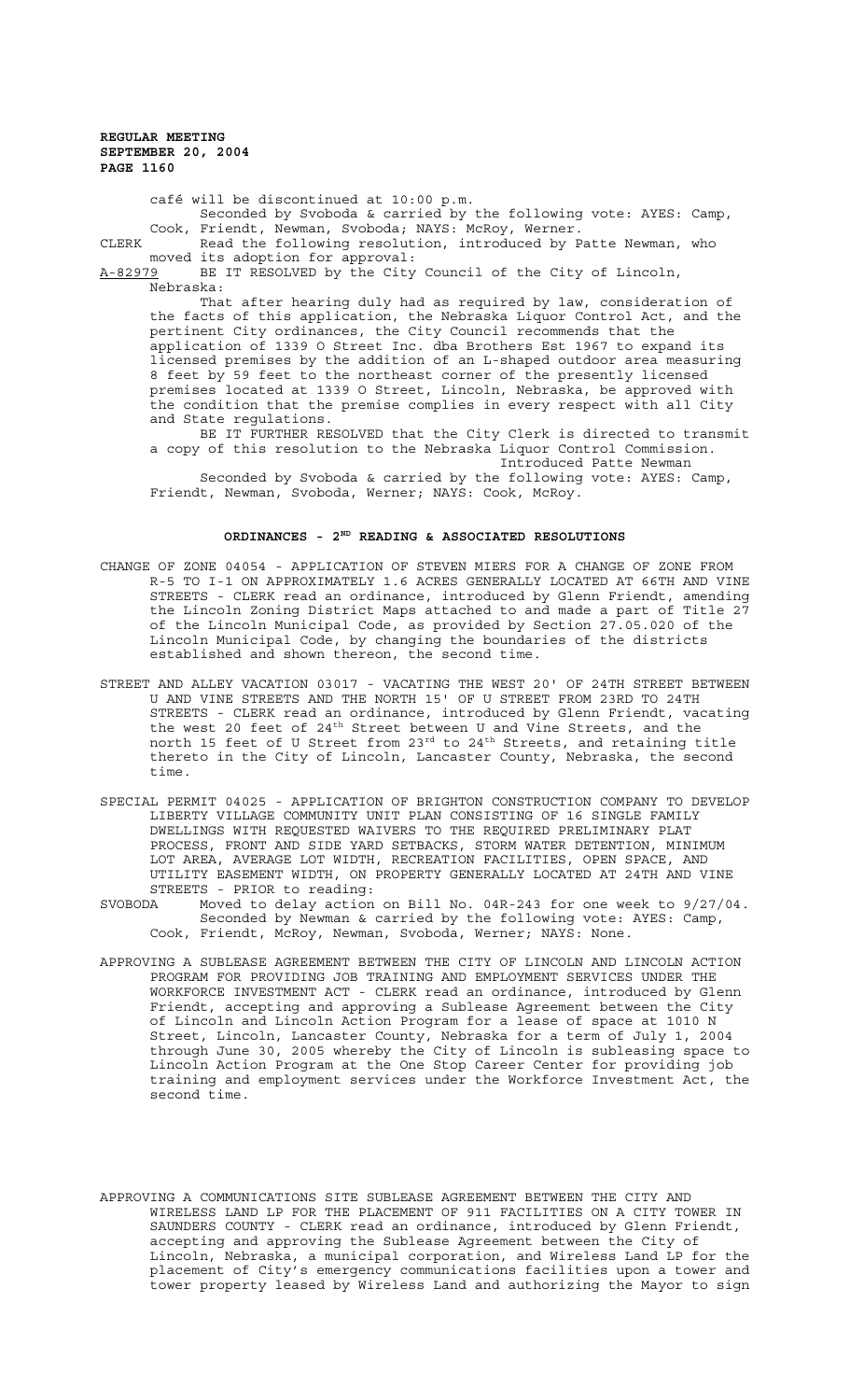such Sublease Agreement on behalf of the City, the second time.

- APPROVING AN ANTENNA SITE LEASE AGREEMENT BETWEEN THE CITY AND NORRIS PUBLIC POWER DISTRICT FOR THE PLACEMENT OF 911 FACILITIES ON A CITY TOWER IN HALLAM, NEBRASKA - CLERK read an ordinance, introduced by Glenn Friendt, accepting and approving the Sublease Agreement between the City of Lincoln, Nebraska, a municipal corporation, and Norris Public Power District for the placement of City's emergency communications facilities upon a tower and tower property leased by Norris Public Power District and authorizing the Mayor to sign such Sublease Agreement on behalf of the City, the second time.
- APPROVING A COMMUNICATIONS SITE LICENSE AGREEMENT BETWEEN THE CITY AND NEXTEL WIP LEASE CORP. FOR THE PLACEMENT OF 911 FACILITIES ON CITY PROPERTY IN CERESCO, NEBRASKA - CLERK read an ordinance, introduced by Glenn Friendt, accepting and approving the Sublease Agreement between the City of Lincoln, Nebraska, a municipal corporation, and Nextel WIP Lease Corporation, hereinafter Nextel, for the placement of City's emergency communications facilities upon a tower and tower property leased by Nextel and authorizing the Mayor to sign such Sublease Agreement on behalf of the City, the second time.

### **RESOLUTIONS**

APPLICATION OF ST. JOSEPH CATHOLIC CHURCH/SCHOOL, 1940 S. 77TH STREET, TO CONDUCT A LOTTERY WITHIN THE CITY OF LINCOLN FROM OCTOBER 1, 2004 THROUGH NOVEMBER 14, 2004 - CLERK read the following resolution, introduced by Annette McRoy, who moved its adoption:

A-82980 WHEREAS, St. Joseph Catholic Church and School has made application for a permit to conduct a lottery in the City of Lincoln pursuant to chapter 9.32 of the Lincoln Municipal Code; and WHEREAS, said application complies with all of the requirements of Section 9.32.030 of the Lincoln Municipal Code.

NOW, THEREFORE, BE IT RESOLVED by the City Council of the City of Lincoln, Nebraska:

That, after public hearing duly had as required by Section 9.32.050 of the Lincoln Municipal Code, the City Council does hereby grant a permit to St. Joseph Catholic Church and School to conduct a lottery in the City of Lincoln in accordance with the application filed by Fr. Liam Barr. The City Clerk is directed to issue a permit upon the payment by the applicant of the required fee, said permit to be valid only for the specific lotteries described in said application and only for a period of one year from the date of approval of this resolution. Said permit shall be subject to all of the conditions and requirements of Chapter 9.32 of the Lincoln Municipal Code.

BE IT FURTHER RESOLVED that pursuant to Section 9.32.080 of the Lincoln Municipal Code, a tax of 5% is imposed upon the gross proceeds received from the sale of lottery chances or tickets within the City of Lincoln, which tax shall be due no later than sixty (60) days after the conclusion of each lottery to be conducted hereunder, and if unpaid at that time, shall thereafter be delinquent.

Introduced by Annette McRoy Seconded by Newman & carried by the following vote: AYES: Camp, Cook, Friendt, McRoy, Newman, Svoboda, Werner; NAYS: None.

APPEAL OF ALODIUM LLC TO THE ARTERIAL STREET IMPACT FEES IMPOSED FOR THE BUILDING LOCATED AT 6710 L STREET - CLERK read the following

resolution, introduced by Patte Newman, who moved its adoption: A-82981 WHEREAS, Alodium LLC, hereinafter Appellant, is constructing a small office building with a basement located at 6710 L Street; and WHEREAS, said building contains 5,267sq. ft. of gross floor area as defined in Lincoln Municipal Code § 27.82.040 and contains 3,750 sq. ft. of floor area as defined by Lincoln Municipal Code § 27.03.250; and WHEREAS, the Impact Fee Administrator calculated the arterial street impact fees for this use based upon the gross floor area using the arterial street impact fee schedule beginning January 1, 2004 for general office (\$2,178 per 1,000 sq. ft.); and

WHEREAS, the Appellant filed its notice of appeal appealing the impact fee determination and requesting that the arterial street impact fees be calculated based upon the buildings "net" floor area of 3,750 sq. ft. as Appellant's building has a larger storage area when compared to other commercial office buildings and that strict application of the impact fee ordinance's calculations under these circumstances work an unjust and undue burden on the Appellant; and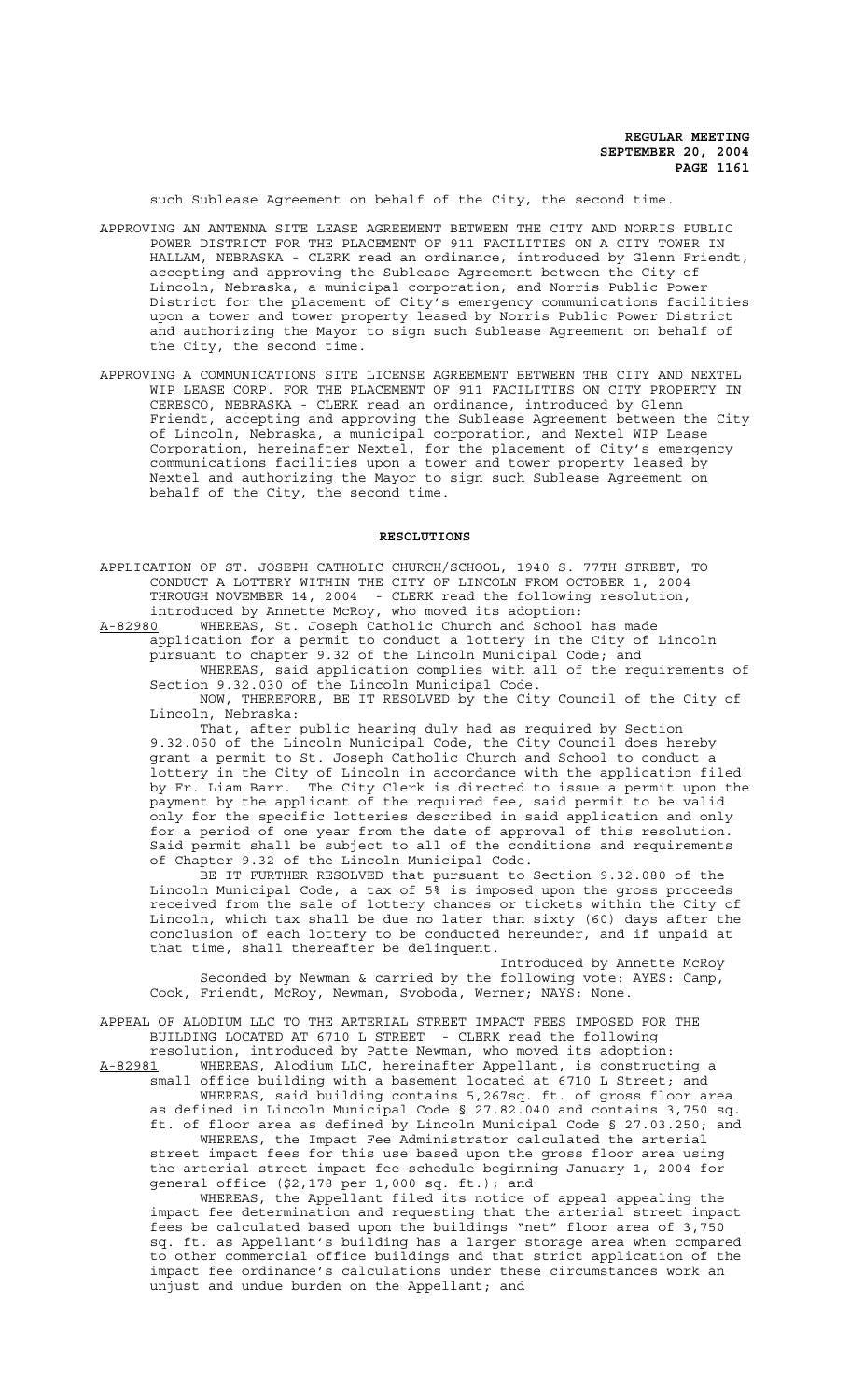WHEREAS, the City Council finds that the impact fee was correctly calculated and that there are no unusual circumstances of the development which demonstrate that the application of the fee to the development would be unfair or unjust as the requested reduction does not meet any of the stipulations or conditions required for reduction in or exemption from arterial street impact fees.

NOW, THEREFORE, BE IT RESOLVED by the City Council of the City of Lincoln, Nebraska:

That the impact fee notice of appeal filed by Alodium LLC on July 29, 2004 is hereby denied for the following reasons:

1. The impact fee ordinance requires the arterial street impact fee to be calculated based upon the gross floor area of the building. 2. Appellant's argument is no different than other users could make (i.e. discount store could try to exclude their storage area from the impact fee or state they have more back room storage than normal).

The arterial street impact fee schedule is based upon the ITE traffic generation manual. In the manual the most common characterization for uses is based upon gross floor area, not net area or leasable area. The general office trip rate has been calculated based upon 200 traffic count studies nationwide for general office uses. Those studies were based upon the gross area of a building by measuring outside walls and do not take into consideration the amount of storage area within the building.

4. The requested exemption does not meet any of the stipulations or conditions required for reduction or exemption from arterial street impact fees.

Introduced by Patte Newman Seconded by Svoboda & carried by the following vote: AYES: Camp, Cook, Friendt, Newman, Svoboda, Werner; NAYS: McRoy.

REAPPOINTING CAROL OTT SCHACHT TO THE COMMUNITY HEALTH ENDOWMENT BOARD OF TRUSTEES FOR A THREE-YEAR TERM EXPIRING SEPTEMBER 1, 2007 - CLERK read the following resolution, introduced by Glenn Friendt, who moved its

adoption:<br><u>A-82982</u> BE A-82982 BE IT RESOLVED by the City Council of the City of Lincoln, Nebraska: That the reappointment of Carol Ott Schacht to the Community Health Endowment Board of Trustees for a three-year term expiring September 1, 2007 is hereby approved.

Introduced by Glenn Friendt Seconded by Svoboda & carried by the following vote: AYES: Camp, Cook, Friendt, McRoy, Newman, Svoboda, Werner; NAYS: None.

APPOINTING STUART R. LONG AND DAN SENSTOCK TO THE CABLE ADVISORY BOARD FOR THREE-YEAR TERMS EXPIRING JULY 1, 2007 - CLERK read the following

resolution, introduced by Glenn Friendt, who moved its adoption: A-82983 BE IT RESOLVED by the City Council of the City of Lincoln, Nebraska: That the appointment of Stuart R. Long and Dan Senstock to the Cable Advisory Board for a three-year terms expiring July 1, 2007 is hereby approved.

Introduced by Glenn Friendt Seconded by Svoboda & carried by the following vote: AYES: Camp, Cook, Friendt, McRoy, Newman, Svoboda, Werner; NAYS: None.

APPOINTING JAN GAUGER AND (MARY) LYNNE C. SCHROEDER TO THE COMMUNITY DEVELOPMENT TASK FORCE FOR TERMS EXPIRING AUGUST 31, 2005 AND AUGUST 31, 2007, RESPECTIVELY - CLERK read the following resolution, introduced by Glenn Friendt, who moved its adoption:

A-82984 BE IT RESOLVED by the City Council of the City of Lincoln, Nebraska: That the appointment of Jan Gauger and (Mary) Lynne C. Schroeder to the Community Development Task Force for terms expiring August 31, 2005 and August 31, 2007, respectively, is hereby approved. Introduced by Glenn Friendt Seconded by Svoboda & carried by the following vote: AYES: Camp,

Cook, Friendt, McRoy, Newman, Svoboda, Werner; NAYS: None.

USE PERMIT 123C - APPLICATION OF NORTH 33RD LLC TO AMEND LANDMARK CORPORATE CENTER TO REDUCE THE REAR YARD SETBACK OF LOTS 11 AND 19, BLOCK 2 TO ACCOMMODATE DRIVING AISLES AND TO REDUCE THE SIDE YARD SETBACK BETWEEN LOTS 10 AND 11, BLOCK 2, FOR A SHARED ACCESS DRIVE, ON PROPERTY GENERALLY LOCATED AT NORTH 33RD STREET AND FOLKWAYS BOULEVARD - CLERK read the following resolution, introduced by Glenn Friendt, who moved its adoption:

A-82985 WHEREAS, North 33rd L.L.C. has submitted an application in accordance with Sections 27.31.100, 27.51.100, 27.69.046(e), and 27.69.081(f) of the Lincoln Municipal Code for authority to amend Use Permit No. 123B Landmark Corporate Center to reduce the rear yard setback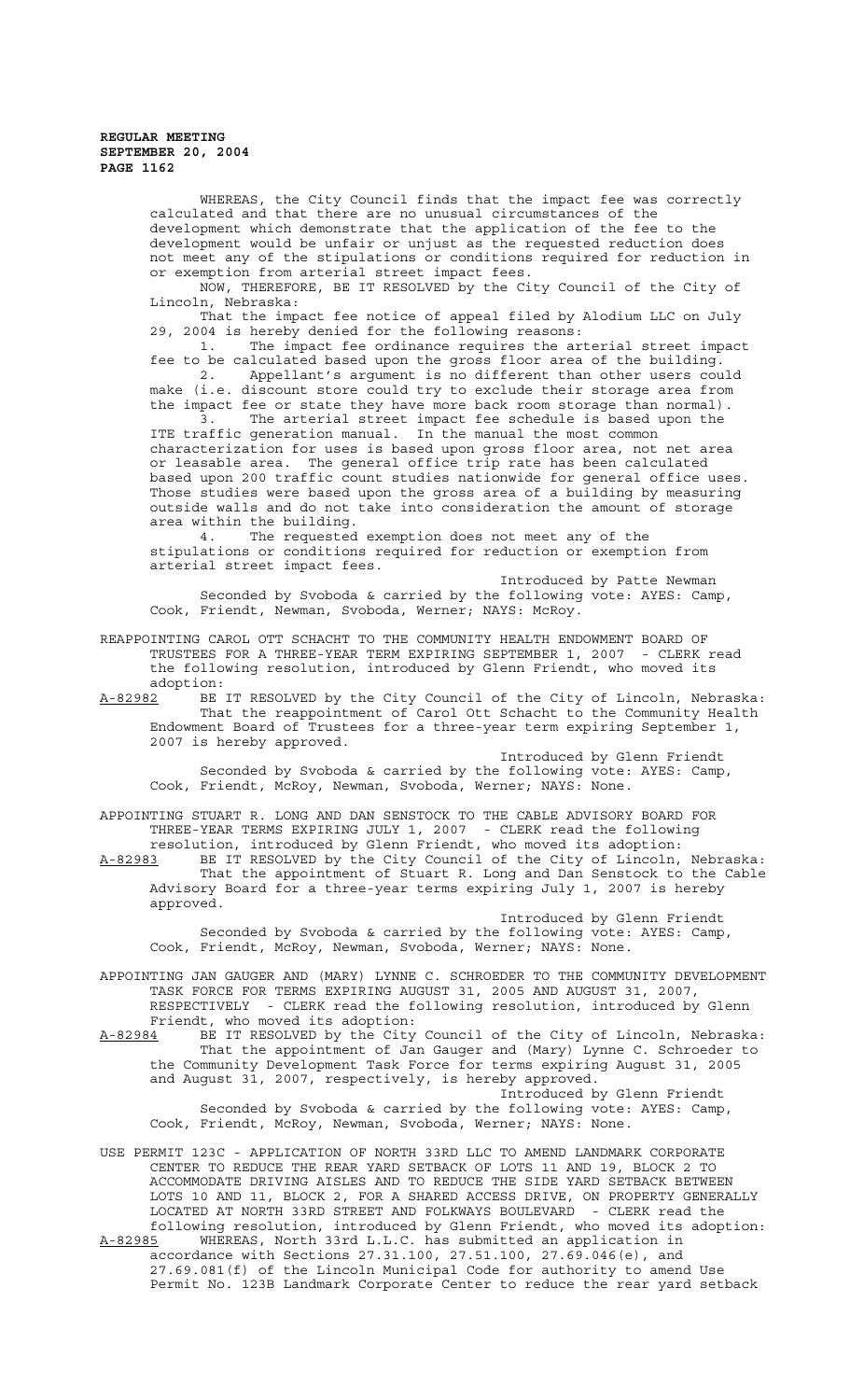of Lots 11 and 19, Block 2 to accommodate driving aisles and to reduce the side yard setback between Lots 10 and 11, Block 2 for a shared access drive, on property generally located at North 33rd Street and Folkways Blvd. and legally described to wit:

Outlot A, Outlot B, Outlot C, Outlot D, and Outlot E, Lot 1, Block 1, Units A, B, and C, Landstar Condominium (formerly known as Lot 2, Block 1, Landmark Corporate Center Addition) Lots 1, 2, and 3, Block 2, Lots 1, 2, and 3, Block 3, Lots 1 and 2, Block 4, Lots 1, 2, 3, 4, and 5, Block 5, Lots 1, 2, 3, 4, 5, 6, 7, 8, and 9, Block 6, Landmark Corporate Center Addition, all located in the North Half and Southeast Quarter of Section 6, Township 10 North, Range 7 East of the 6th P.M., Lincoln Lancaster County, Nebraska,

WHEREAS, the real property adjacent to the area included within the site plan for this adjustment of the rear and side yard setbacks will not be adversely affected; and

WHEREAS, said site plan together with the terms and conditions hereinafter set forth are consistent with the intent and purpose of Title 27 of the Lincoln Municipal Code to promote the public health, safety, and general welfare.

NOW, THEREFORE, BE IT RESOLVED by the City Council of the City of Lincoln, Nebraska:

That the application of North 33rd L.L.C., hereinafter referred to as "Permittee", to amend the use permit for Landmark Corporate Center to reduce the rear yard setback of Lots 11 and 19, Block 2 to accommodate driving aisles and to reduce the side yard setback between Lots 10 and 11, Block for a shared access drive, on the property legally described above be and the same is hereby granted under the above-described provisions of the Lincoln Municipal Code upon condition that construction and operation of said commercial space be in strict compliance with said application, the site plan, and the following additional express terms, conditions, and requirements:

1. This permit approves a waiver of the 20' rear yard setback of Lots 11 and 19, Block 2 to accommodate driving aisles and a waiver of the 20' side yard setback between Lots 10 and 11, Block 2 for the location of a shared access drive.

2. Before receiving building permits:

a. The permittee must submit a final plan including 6 copies.

b. The construction plans must conform to the approved plans.

3. Before occupying the industrial buildings all development and construction must be completed in conformance with the approved plans. 4. All privately-owned improvements shall be permanently

maintained by the owner or an appropriately established owners association approved by the City Attorney.

5. The site plan approved by this permit shall be the basis for all interpretations of setbacks, yards, locations of buildings, location of parking and circulation elements, and similar matters.

6. The terms, conditions, and requirements of this resolution shall be binding and obligatory upon the Permittee, its successors and assigns. The building official shall report violations to the City Council which may revoke this use permit or take such other action as may be necessary to gain compliance.

7. The Permittee shall sign and return the City's letter of acceptance to the City Clerk within 30 days following approval of this use permit, provided, however, said 30-day period may be extended up to six months by administrative amendment. The City Clerk shall file a copy of the resolution approving this use permit and the letter of acceptance with the Register of Deeds, filing fees therefor to be paid in advance by the Permittee.

8. The site plan as approved with this resolution voids and supersedes all previously approved site plans, however, all resolutions approving previous permits remain in force unless specifically amended by this resolution.

Introduced by Glenn Friendt Seconded by Svoboda & carried by the following vote: AYES: Camp, Cook, Friendt, McRoy, Newman, Svoboda, Werner; NAYS: None.

ADOPTING THE LES RATE SCHEDULES, SERVICE REGULATIONS AND COST ANALYSIS SUMMARY FOR RATES EFFECTIVE OCTOBER 1, 2004 - PRIOR to reading: Camp Moved to delay action on Bill No. 94R-238.

Seconded by Svoboda & carried by the following vote: AYES: Camp;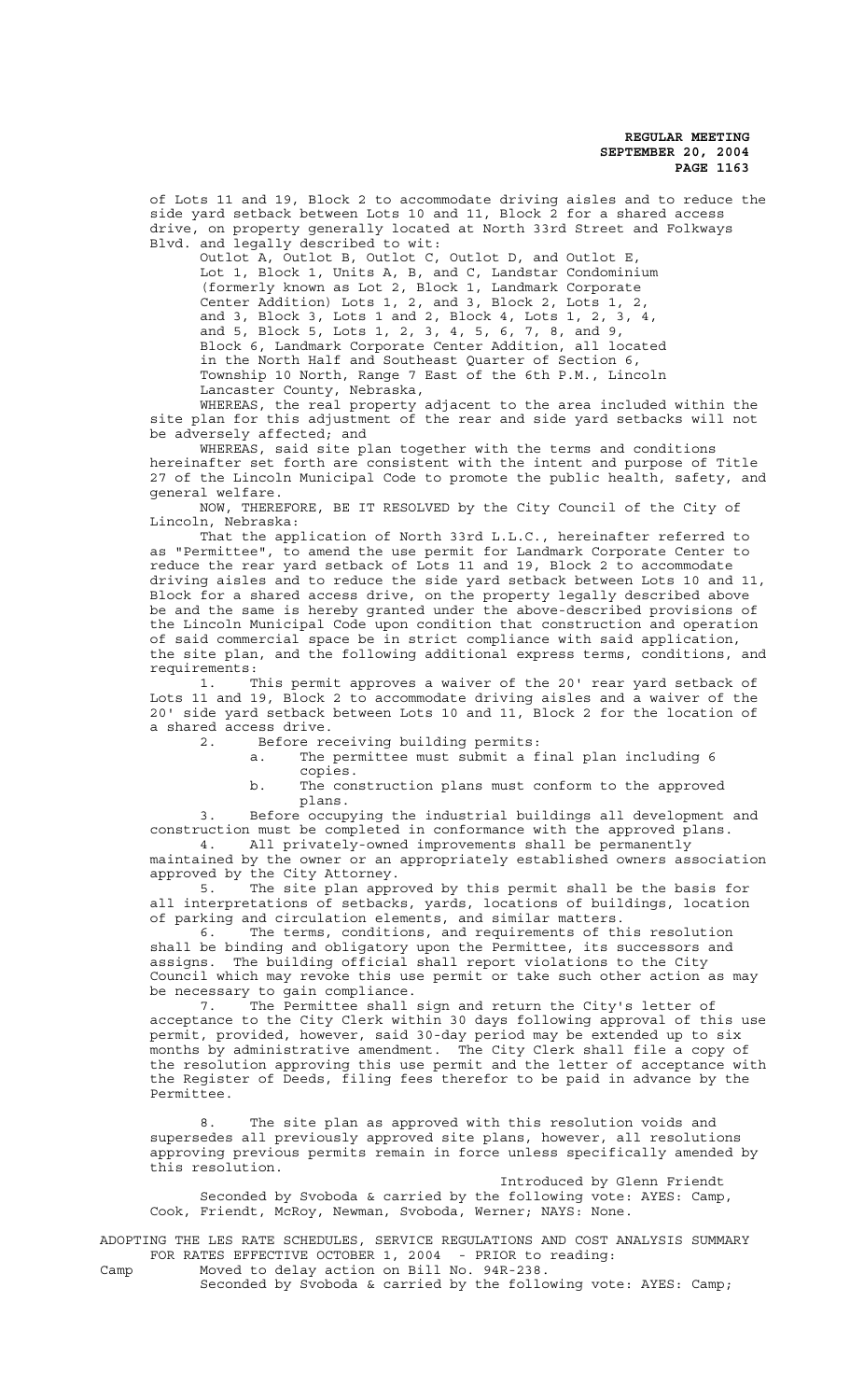NAYS: Cook, Friendt, McRoy, Newman, Svoboda, Werner. CLERK Read the following resolution, introduced by Glenn Friendt, who moved its adoption:

Seconded by Svoboda & **LOST** by the following vote: AYES: Camp, Friendt, Svoboda; NAYS: Cook, McRoy, Newman, Werner.

The resolution, having **LOST**, was assigned File **#38-4484** & was placed on file in the Office of the City Clerk.

- USE PERMIT 117A APPLICATION OF SECURITY FIRST BANK TO AMEND HORIZON BUSINESS CENTER TO ALLOW A GROUND SIGN MORE THAN THIRTY FEET FROM THE BUILDING ON PROPERTY GENERALLY LOCATED AT S. 14TH STREET AND GARRETT LANE - CLERK read the following resolution, introduced by Glenn Friendt, who moved its adoption:
- A-82986 WHEREAS, Security First Bank has submitted an application in accordance with Section 27.27.080 of the Lincoln Municipal Code designated as Use Permit No. 117A to amend Horizon Business Center to allow a ground sign more than thirty feet from the building on property generally located at S. 14th Street and Garrett Lane, and legally described to wit:

A portion of Lots 9 I.T., 39 I.T., all of Lots 38 I.T., 23 I.T., and Lot 22 I.T., all located in Section 23, Township 9 North, Range 6 East of the 6th P.M., Lancaster County, Nebraska, and more particularly described as follows:

Beginning at a northeast corner of said Lot 38 I.T., said point being on the south line of Lot 7 I.T., and the true point of beginning; thence on an assumed bearing of south 00 degrees 00 minutes 02 seconds east, along the east line of said Lot 38 I.T. and Lot 39 I.T., said line being 50 feet west of a parallel with the east line of said Section 23, a distance of 2199.65 feet to the southeast corner of said Lot 39 I.T.; thence south 00 degrees 05 minutes 00 seconds east, along the east line of said Lot 23 I.T., said line being 50 feet west of and parallel with the east line of said Section 23, a distance of 548.35 feet to the southeast corner of said Lot 23 I.T.; thence south 89 degrees 59 minutes 53 seconds east, along the north line of said Lot 22 I.T., a distance of 16.98 feet to the northeast corner of said Lot 22 I.T.; thence south 00 degrees 04 minutes 47 seconds east along the east line of said Lot 22 I.T., said line being 33 feet west of and parallel with the east line of said Section 23, a distance of 637.99 feet to the southeast corner of said Lot 22 I.T.; thence south 89 degrees 55 minutes 48 seconds west, along the south line of said Lot 22 I.T., a distance of 462.43 feet to the southwest corner of said Lot 22 I.T.; thence north 28 degrees 30 minutes 56 seconds west, along the west line of said Lot 22 I.T., said line being the east right-of-way line of the Burlington Northern Santa Fe Railroad, a distance of 725.40 feet to the northwest corner of said Lot 22 I.T.; thence north 28 degrees 30 minutes 24 seconds west, along the west line of said Lot 23 I.T., said line being the east right-of-way line of the Burlington Northern Santa Fe Railroad, a distance of 630.92 feet to the northwest corner of said Lot 23 I.T.; thence north 28 degrees 30 minutes 42 seconds west along a west line of said Lot 39 I.T., said line being the east right-of-way line of the Burlington Northern Santa Fe Railroad, a distance of 351.69 feet to a point of deflection; thence north 47 degrees 51 minutes 05 seconds west, along a west line of Lot 39 I.T., said line being the east right-of-way line of the Burlington Northern Santa Fe Railroad, a distance of 75.63 feet to a point of deflection; thence north 28 degrees 30 minutes 42 seconds west, along a west line of said Lot 39 I.T., and Lot 9 I.T., said line being the east rightof-way line of the Burlington Northern Santa Fe Railroad, a distance of 1319.59 feet to a point of deflection; thence north 14 degrees 07 minutes 38 seconds east, along a west line of said Lot 9 I.T., said line being the east right-of-way line of the Burlington Northern Santa Fe Railroad, a distance of 36.91 feet to a point of deflection; thence north 28 degrees 30 minutes 42 seconds west, along a west line of said Lot 9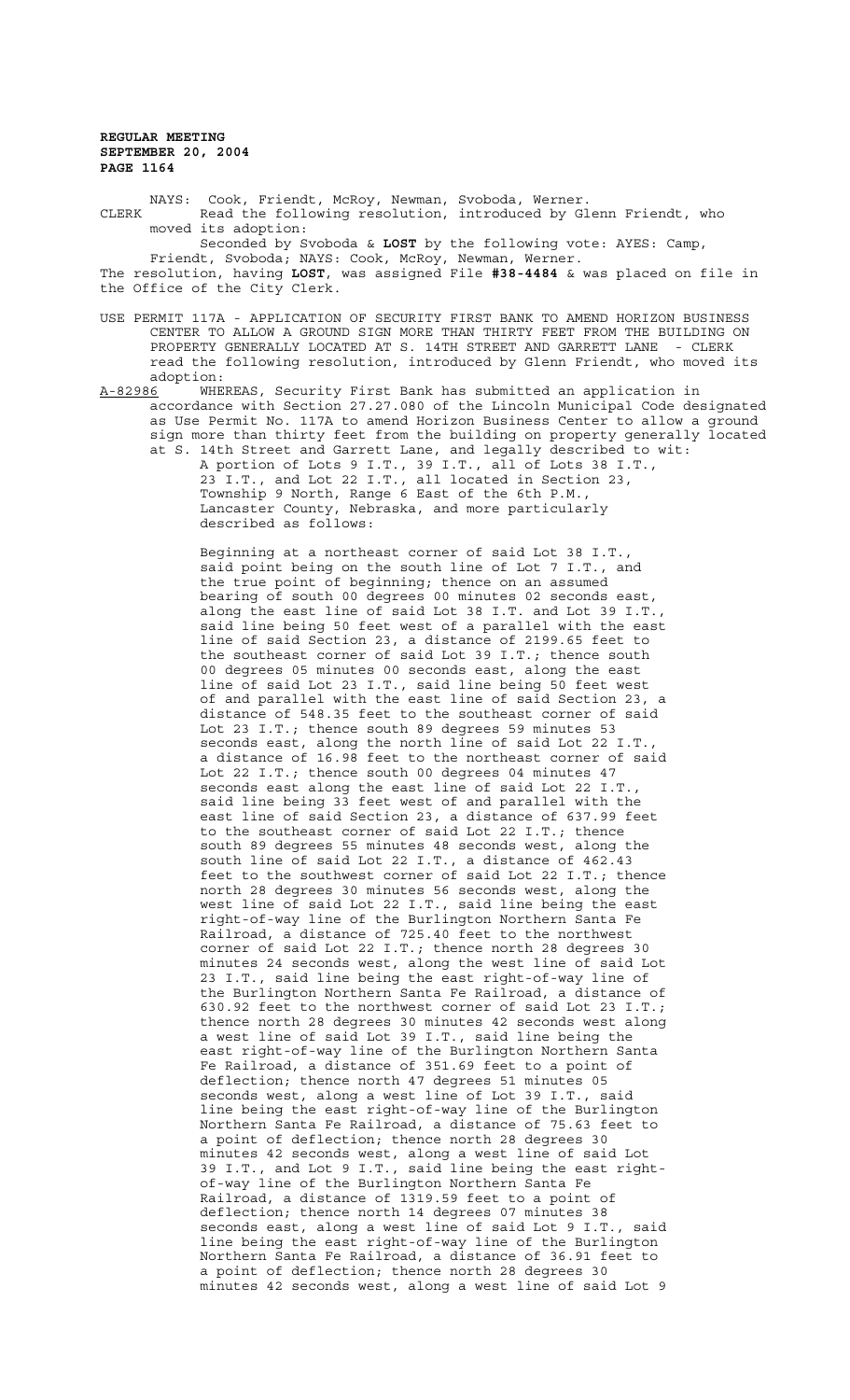I.T., said line being the east right-of-way line of the Burlington Northern Santa Fe Railroad, a distance of 1062.35 feet to a point of deflection; thence south 61 degrees 29 minutes 18 seconds west, along a west line of said Lot 9 I.T., said line being the east right-of-way line of the Burlington Northern Santa Fe Railroad, a distance of 24.92 feet to a point of spiral curvature; thence along a spiral curve to the right, along a west line of said Lot 9 I.T., said line being the east rightof-way line of the Burlington Northern Santa Fe rightof-way, having a chord bearing of north 27 degrees 03 minutes 50 seconds west, a chord distance of 207.09 feet an "X" value of 207.03 and a "Y" value of 5.23 to a northwest corner of said Lot 9 I.T.; thence south 89 degrees 51 minutes 27 seconds east, along the north line of said Lot 9 I.T., and Lot 38 I.T., a distance of 2369.36 feet to a northeast corner of said Lot 38 I.T.; thence south 00 degrees 00 minutes 12 seconds west, along an east line of said Lot 38 I.T., a distance of 459.67 feet to a point; thence south 89 degrees 44 minutes 04 seconds east, along north line of said Lot 38 I.T., a distance of 189.88 feet to the true point of beginning; said tract contains a calculated area of 130.78 acres, or 5,697,102 square feet, more or less; WHEREAS, the real property adjacent to the area included within the

site plan for this sign location within the commercial development center will not be adversely affected; and WHEREAS, said site plan together with the terms and conditions

hereinafter set forth are consistent with the intent and purpose of Title 27 of the Lincoln Municipal Code to promote the public health, safety, and general welfare.

NOW, THEREFORE, BE IT RESOLVED by the City Council of the City of Lincoln, Nebraska:

That the application of Security First Bank, hereinafter referred to as "Permittee", to amend Horizon Business Center to allow a ground sign more than thirty feet from the building on the property legally described above be and the same is hereby granted under the provisions of Section 27.69.081 of the Lincoln Municipal Code upon condition that construction and operation of said ground sign be in strict compliance with said application, the site plan, and the following additional express terms, conditions, and requirements:

1. This permit approves a modification to the sign requirement for the pad site ground sign to be located at 95 feet, rather than 30 feet, from the pad site building.

2. Before receiving building permits:

a. The Permittee must submit a revised and reproducible final plan including five copies.

b. The construction plans must conform to the approved plans.

3. Before installing the sign all development must be completed in conformance with the approved plans.

4. The site plan approved by this permit shall be the basis for all interpretations of setbacks, yards, locations of buildings, location of parking and circulation elements, and similar matters.

5. The terms, conditions, and requirements of this resolution shall be binding and obligatory upon the Permittee, its successors and assigns. The building official shall report violations to the City Council which may revoke this use permit or take such other action as may be necessary to gain compliance.

6. The Permittee shall sign and return the City's letter of acceptance to the City Clerk within 30 days following approval of this use permit, provided, however, said 30-day period may be extended up to six months by administrative amendment. The City Clerk shall file a copy of the resolution approving this use permit and the letter of acceptance with the Register of Deeds, filing fees therefor to be paid in advance by the Permittee.

7. The site plan as approved with this resolution voids and supersedes all previously approved site plans, however, all resolutions approving previous permits remain in force unless specifically amended by this resolution.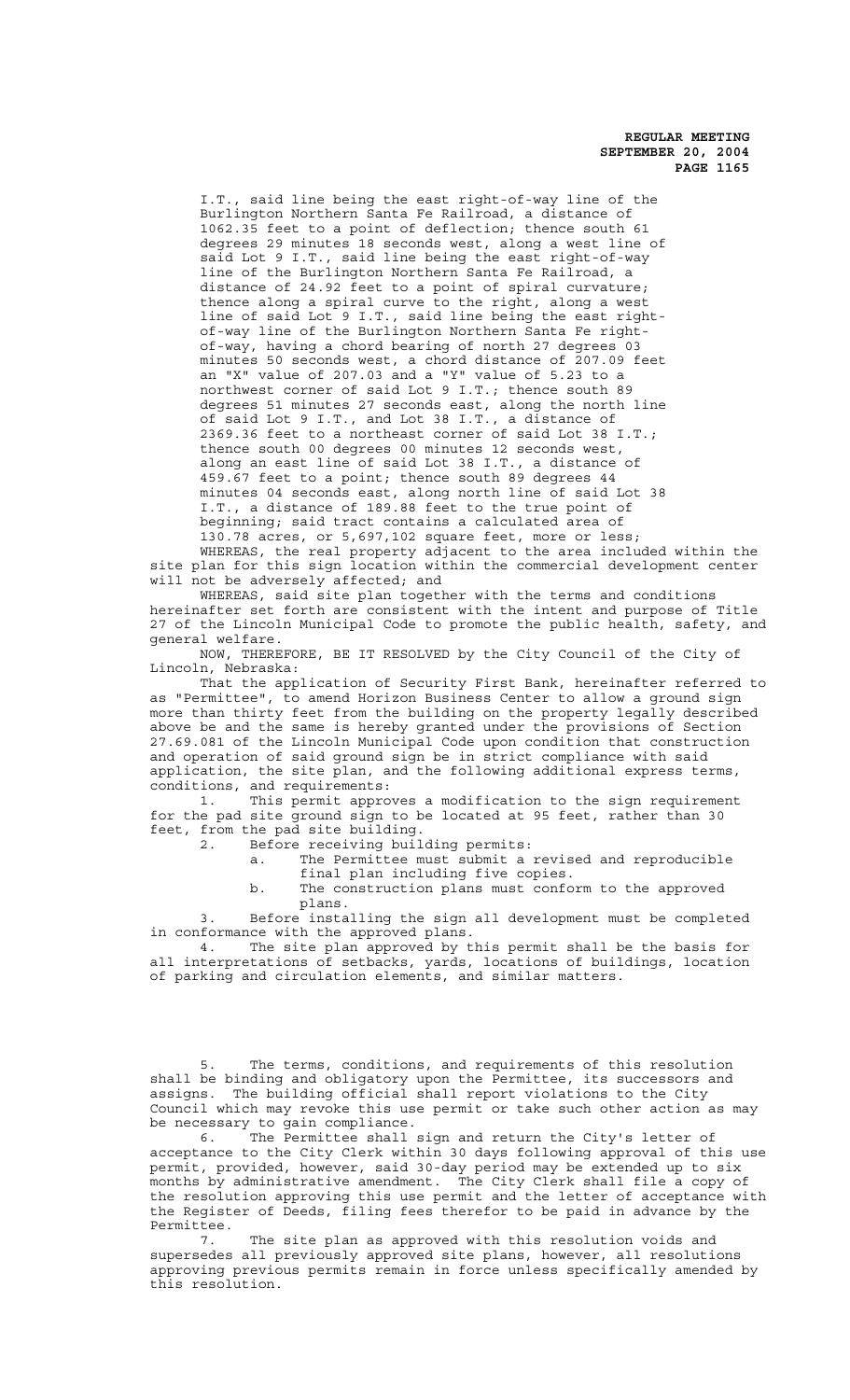Introduced by Glenn Friendt Seconded by Svoboda & carried by the following vote: AYES: Camp, Cook, McRoy, Newman, Svoboda, Werner; NAYS: Friendt.

SPECIAL PERMIT 04035 - APPLICATION OF CHRIS KODAD AND BELIEVER'S FELLOWSHIP CHURCH TO DEVELOP ANDREA'S COURT COMMUNITY UNIT PLAN CONSISTING OF 32 TOWNHOUSE UNITS AND A CHURCH, WITH REQUESTED WAIVERS TO ELIMINATE THE PRELIMINARY PLAT PROCESS, DETENTION/RETENTION STORAGE FOR STORM WATER, SIDEWALKS ON BOTH SIDES OF THE PRIVATE ROADWAY, MINIMUM LOT AREA, CUL-DE-SAC GEOMETRY, AND THE REQUIRED YARD SETBACKS, ON PROPERTY GENERALLY LOCATED AT 40TH AND SUPERIOR STREETS - PRIOR to reading:<br>NEWMAN Moved to delay action w/Public Hearing on Bill No.

Moved to delay action w/Public Hearing on Bill No. 04R-241 for one week to 9/27/04.

Seconded by McRoy & carried by the following vote: AYES: Camp, Cook, Friendt, McRoy, Newman, Svoboda, Werner; NAYS: None.

APPROVING THE 2004 - 2005 CITY TAX RATE OF .29498 PER \$100 OF ASSESSED VALUATION WHICH REPRESENTS A 1.6% INCREASE IN THE TAX RATE - CLERK read the following resolution, introduced by Glenn Friendt, who moved its adoption: A-82987 A RESOLUTION establishing a final property tax levy for the City's 2004-2005 fiscal year and adjusting the City tax rate to that adopted in the City budget resolution.

RECITALS

I. Pursuant to Neb. Rev. Stat. § 77-1601.02, the City Council of the City of Lincoln is authorized to pass, by a majority vote, a resolution setting the final tax rate.

II. Pursuant to <u>Neb. Rev. Stat.</u> § 77-1601.02, notice was published in a newspaper of general circulation on September 14, 2004, which date was at least five days prior to September 20, 2004 being the date upon which the City Council held a special public hearing called for the purpose of considering and acting upon this resolution.

III.

When the budget was adopted on August 23, 2004 the tax rate was anticipated to be .29498 per \$100 of assessed valuation. Final certified valuations from the County Assessor's office have not changed the tax rate necessary to fund the adopted budget.

NOW, THEREFORE, BE IT RESOLVED by the City Council of the City of Lincoln, Nebraska:

That after notice and public hearing as required by law, the City Council does hereby set the following final levy for the City of Lincoln 2004-2005 fiscal year for a property tax request of \$38,755,993.00: \$.29498 per \$100 of assessed valuation which total rate is comprised of the following:

| Bond Interest & Redemption | .04228 |
|----------------------------|--------|
| General                    | .17059 |
| Library                    | .04896 |
| Social Security            | .01492 |
| Police and Fire Pension    | .01823 |
|                            |        |
| Total                      | .29498 |

BE IT FURTHER RESOLVED that Resolution No. A-82939 be amended by substituting the attached Exhibit A, made a part of this resolution as if set out fully.

Introduced by Glenn Friendt Seconded by Svoboda & carried by the following vote: AYES: Cook, McRoy, Newman, Svoboda, Werner; NAYS: Camp, Friendt.

APPROVING AN APPLICATION OF THE PARKS AND RECREATIONS DEPARTMENT FOR A GRANT APPLICATION TO THE FEDERAL RECREATIONAL TRAILS PROGRAM TO FUND THE .35 MILE PEDESTRIAN/BICYCLE TIERRA CONNECTOR TO CONNECT THE ROCK ISLAND TRAIL AT 27TH AND HIGHWAY 2 TO THE TIERRA WILLIAMSBURG TRAIL IN TIERRA PARK AT APPROXIMATELY 27TH AND TIERRA DRIVE - PRIOR to reading:

CAMP Moved to delay action w/Public Hearing on Bill No. 04R-244 for one week to 9/27/04.

Seconded by Svoboda & carried by the following vote: AYES: Camp, Cook, Friendt, McRoy, Newman, Svoboda NAYS: Werner.

APPROVING AN APPLICATION OF THE PARKS AND RECREATIONS DEPARTMENT FOR A GRANT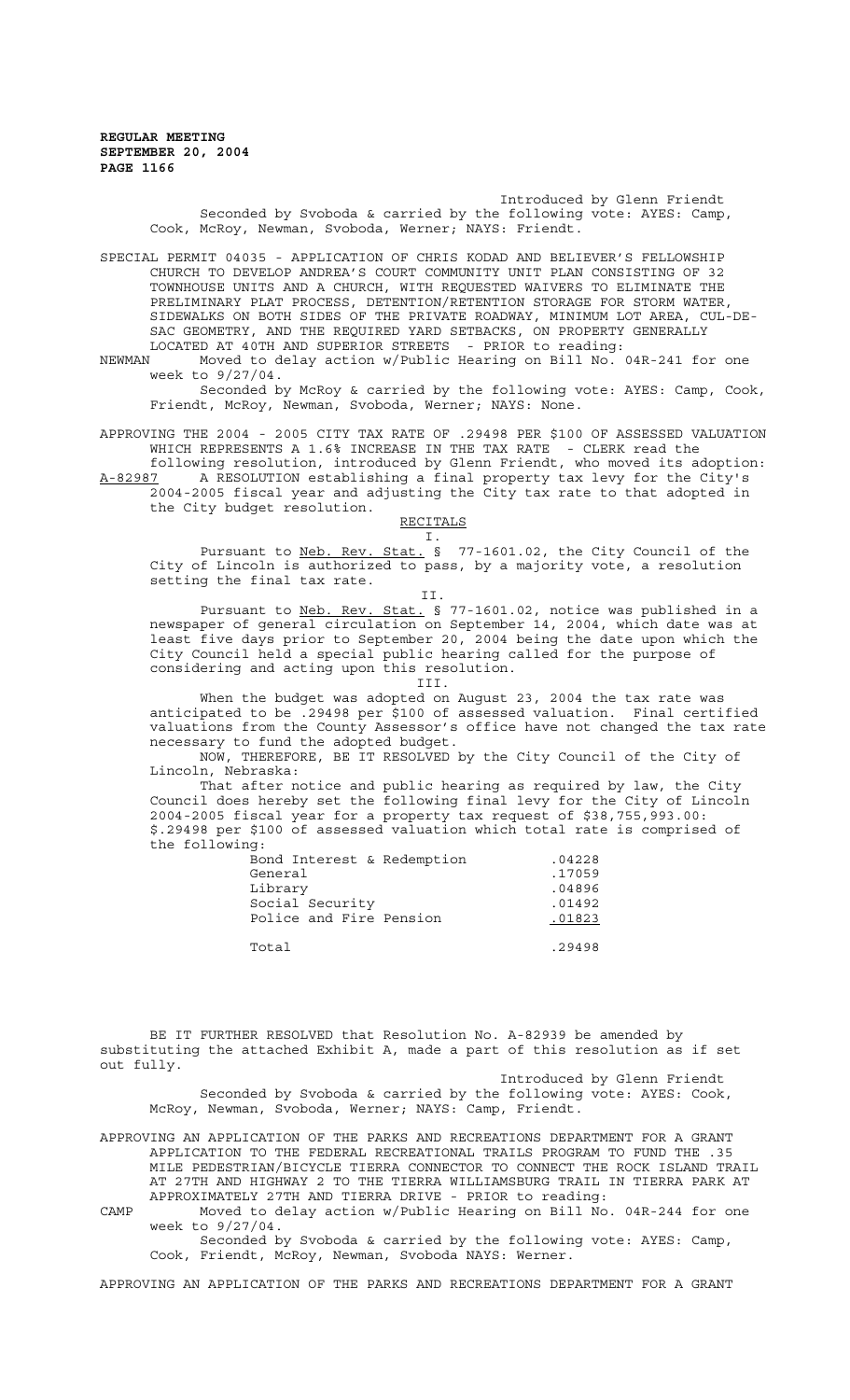APPLICATION TO THE FEDERAL TRANSPORTATION ENHANCEMENT PROGRAM TO FUND A 2.09 MILE PEDESTRIAN/BICYCLE TO CONNECT THE ANTELOPE CREEK TRAIL AT OLD CHENEY ROAD TO HIGHWAY 2 - PRIOR to reading:

CAMP Moved to delay action w/Public Hearing on Bill No. 04R-244 for one week to 9/27/04. Seconded by Svoboda & carried by the following vote: AYES: Camp,

Cook, Friendt, McRoy, Newman, Svoboda NAYS: Werner.

APPOINTING R. LYNN WILSON TO THE AUDITORIUM ADVISORY BOARD FOR A SIX-YEAR TERM EXPIRING AUGUST 31, 2010 - - CLERK read the following resolution, introduced by Glenn Friendt, who moved its adoption:

A-82988 BE IT RESOLVED by the City Council of the City of Lincoln, Nebraska: That the appointment of R. Lynn Wilson to the Auditorium Advisory Board for a six-year term expiring August 31, 2010 is hereby approved. Introduced by Glenn Friendt Seconded by Svoboda & carried by the following vote: AYES: Camp,

Cook, Friendt, McRoy, Newman, Svoboda, Werner; NAYS: None.

ACCEPTING THE REPORT OF NEW AND PENDING CLAIMS AGAINST THE CITY AND APPROVING DISPOSITION OF CLAIMS SET FORTH THEREIN FOR THE PERIOD OF AUGUST 16 -31, 2004 - CLERK read the following resolution, introduced by Glenn Friendt, who moved its adoption:

A-82989 BE IT RESOLVED by the City Council of the City of Lincoln, Nebraska: That the claims listed in the attached report, marked as Exhibit "A", dated September 1, 2004, of various new and pending tort claims filed against the City of Lincoln with the Office of the City Attorney or the Office of the City Clerk, as well as claims which have been disposed of, are hereby received as required by Neb. Rev. Stat. § 13-905 (Reissue 1997). The dispositions of claims by the Office of the City Attorney, as shown by the attached report, are hereby approved:<br>
DENIED

| DENIED                          |          |                                           | ALLOWED OR SETTLED |
|---------------------------------|----------|-------------------------------------------|--------------------|
| United States Postal Service    | NAS*     | Williamsburg Partnership                  |                    |
| Cynthia Peters                  | 228.71   | d/b/a Williamsburg Apartments \$35,000.00 |                    |
| Megan Murray                    | 636.17   | Dimitrij & Magdalena Krynsky              | 2,833.78           |
| American Family Insurance Group |          | Jerry Taylor                              | 477.79             |
| (Claim #071-398571-233)         | 2,336.00 | Leslie Buhl                               | 354.83             |
| Megan E. Brownson               | 100.00   | Misha Ferquson                            | 900.00             |
| Andrew M. Yost                  | 785.00   |                                           |                    |
| Ryan Adams                      | NAS*     |                                           |                    |
| William C. Jackson Jr.          | NAS*     |                                           |                    |

\* No Amount Specified.

The City Attorney is hereby directed to mail to the various claimants listed herein a copy of this resolution which shows the final disposition of their claim.

Introduced by Glenn Friendt Seconded by Svoboda & carried by the following vote: AYES: Camp, Cook, Friendt, McRoy, Newman, Svoboda, Werner; NAYS: None.

#### **PETITIONS & COMMUNICATIONS**

SETTING THE HEARING DATE OF MONDAY, OCTOBER 4, 2004 AT 1:30 P.M. FOR APPLICATION OF SLAPSHOTZ BAR & GRILL, INC. DBA SLAPSHOTZ BAR & GRILL FOR A CLASS I LIQUOR LICENSE AT 1245 LIBRA DRIVE, SUITE 110 - CLERK read the following resolution, introduced by Annette McRoy, who moved its adoption:

A-82990 BE IT RESOLVED by the City Council, of the City of Lincoln, that a hearing date is hereby set for Monday, October 4, 2004, at 1:30 p.m. or as soon thereafter as possible in the City Council Chambers, County-City Building, 555 S. 10<sup>th</sup> St., Lincoln, NE, for the Application of Slapshotz Bar & Grill, Inc. Dba Slapshotz Bar & Grill for a Class I liquor license at 1245 Libra, Suite #110.

If the Police Dept. is unable to complete the investigation by said time, a new hearing date will be set.

Introduced by Annette McRoy Seconded by Svoboda & carried by the following vote: AYES: Camp, Cook, Friendt, McRoy, Newman, Svoboda, Werner; NAYS: None.

## **REPORTS OF CITY OFFICERS**

CLERK'S LETTER AND MAYOR'S APPROVAL OF RESOLUTIONS AND ORDINANCES PASSED BY THE CITY COUNCIL ON SEPTEMBER 13, 2004 - CLERK presented said report which was placed on file in the Office of the City Clerk.

INVESTMENT OF FUNDS FOR THE WEEK OF AUGUST 30 THRU SEPTEMBER 10, 2004 – CLERK read the following resolution, introduced by Annette McRoy, who moved its adoption: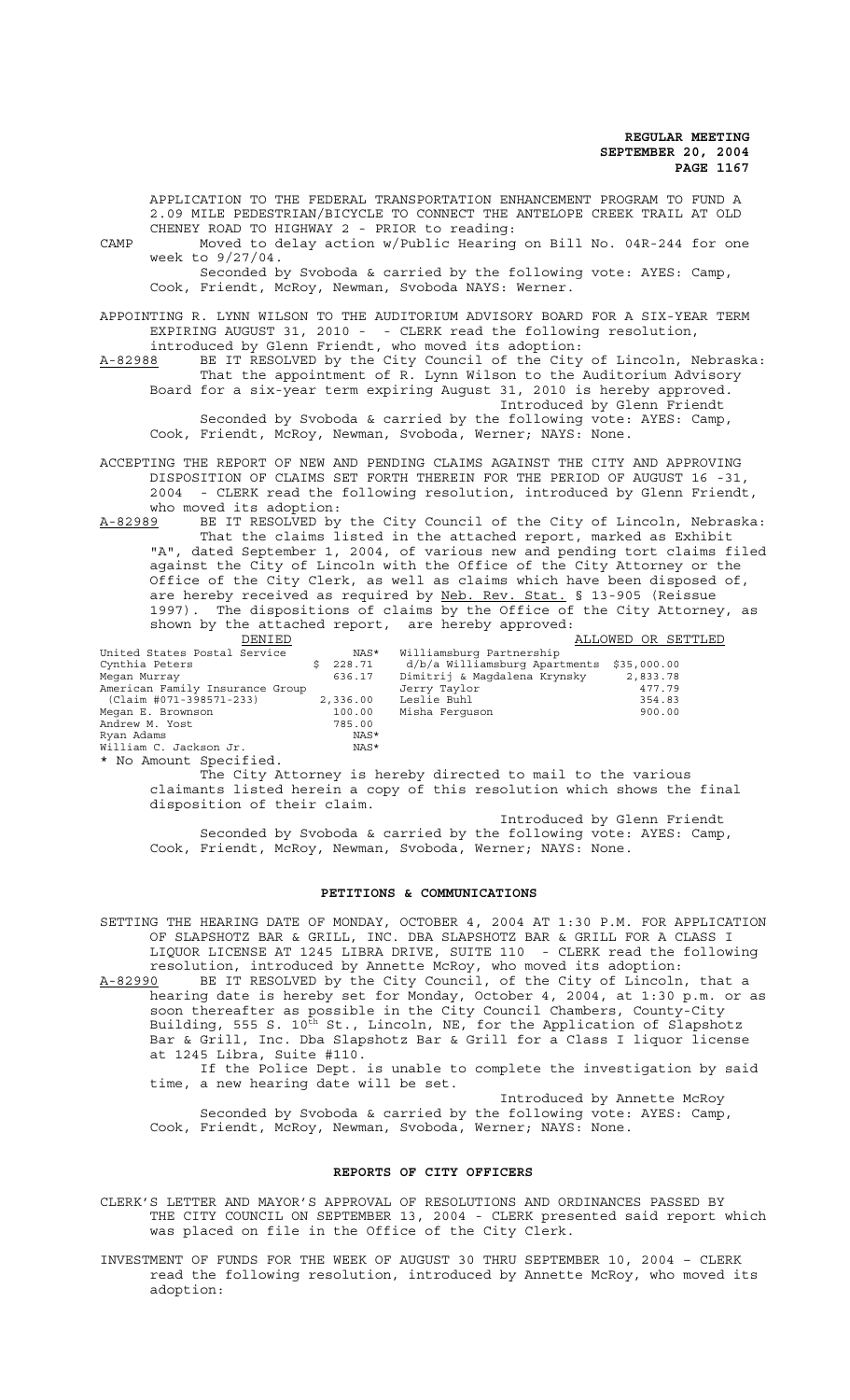A-82991 BE IT HEREBY RESOLVED BY THE CITY COUNCIL of the City of Lincoln, Nebraska: That the attached list of investments be confirmed and approved, and the City Treasurer is hereby directed to hold said investments until maturity unless otherwise directed by the City Council. Introduced by Annette McRoy Seconded by Svoboda & carried by the following vote: AYES: Camp, Cook, Friendt, McRoy, Newman, Svoboda, Werner; NAYS: None.

- INFORMAL PETITION FOR A WATER IMPROVEMENT DISTRICT TO ADDRESS THE NEEDS OF PROPERTIES FRONTING SOUTH  $14^{\text{TH}}$  STREET BETWEEN SUMNER AND GARFIELD SUBMITTED BY DON WRIGHT - CLERK presented said petition which was referred to the Public Works Dept.
- REPORT OF CITY TREASURER TELECOMMUNICATION OCCUPATION TAX FOR THE MONTH OF JULY, 2004: ALLTELL SYSTEMS OF THE MIDWEST, ALLTEL COMMUNICATIONS OF NEBRASKA, INC., ALLTEL NEBRASKA, INC., USCOC OF GREATER IOWA, INC., TRANS NATIONAL COMM. INT'L., WORKING ASSETS, CRICKET, PRIMUS, VIRGIN MOBILE USA, QWEST, VERIZON SELECT, CIII COMM., GLOBAL CROSSING, BELL ATLANTIC, VCN, NEBRASKA TECHNOLOGY, ACN, ONSTAR, AT:&T, STAR NUMBER, 36ONETWORKS, MCLEODUSA, QUANTUM SHIFT, T-NETIX, UNITED SYSTEMS ACCESS, IBM GLOBAL, TRACFONE, VOICECOM, INELLICALL, CINCINNATI BELL, XO LONG DISTANCE, SHAFFER - CLERK presented said report which was placed on file in the Office of the City Clerk.
- REPORT OF UNL MICROBIOLOGIST FOR WATER TESTING FOR THE MONTH OF AUGUST, 2004 CLERK presented said report which was placed on file in the Office of the City Clerk.

# ORDINANCES - 1<sup>st</sup> READING & ASSOCIATED RESOLUTIONS

(Resolutions listed hereunder advance to Public Hearing on 9/20/04)

- CREATING PAVING DISTRICT NO.2629 IN A PORTION OF WEST BENTON STREET FROM THE WEST CURB LINE OF NORTH FIRST STREET TO THE WEST APPROXIMATELY 600 FEET - - CLERK read an ordinance, introduced by Annette McRoy, an ordinance creating Paving District No. 2629, defining the limits thereof, establishing the width of the roadway to be paved and the width of the grading to be done, providing for the curbing, guttering, and relaying of sidewalks, providing for the payment of the cost thereof, designating the property to be benefitted, providing for the acquisition of easements and additional right-of-way, if necessary, and repealing all ordinances or parts of ordinances in conflict herewith, the first time.
- AMENDING CHAPTER 5.38 OF THE LINCOLN MUNICIPAL CODE RELATING TO MOTELS, HOTELS, ROOMING, LODGING, AND APARTMENT HOUSES TO ADD DEFINITIONS OF DWELLING UNIT AND ROOMING UNIT, TO PROVIDE FOR AN ANNUAL INSPECTION, TO PROVIDE FOR AN INTERIOR INSPECTION PROCEDURE, AND TO REQUIRE TENANT BROCHURES - CLERK read an ordinance, introduced by Annette McRoy, an ordinance amending Chapter 5.38 of the Lincoln Municipal Code relating to Motels, Hotels, Rooming, Lodging, and Apartment Houses by amending Section 5.38.010 to add definitions of dwelling unit and rooming unit; amending Section 5.38.040 to provide for an annual inspection; adding a new section numbered 5.38.0445 to provide for an interior inspection procedure; adding a new section numbered 5.38.085 to require tenant brochures; and repealing Sections 5.38.010 and 5.38.040 of the Lincoln Municipal Code as hitherto existing, the first time.

## ORDINANCES - 3RD READING

STREET AND ALLEY VACATION 04008 - VACATING 21ST STREET BETWEEN Y STREET AND THE ABANDONED MISSOURI PACIFIC RAILROAD RIGHT-OF-WAY - CLERK read the ordinance, introduced by Jonathan Cook, vacating 21st Street between Y Street and the abandoned Missouri Pacific Railroad right-of-way, and retaining title thereto in the City of Lincoln, Lancaster County, Nebraska, the third time.

COOK Moved to pass the ordinance as read. Seconded by Svoboda & carried by the following vote: AYES: Camp, Cook, Friendt, McRoy, Newman, Svoboda; NAYS: Werner.

The ordinance, being numbered **#18436**, is recorded in Ordinance Book , Page

CHANGE OF ZONE 04032 - AMENDING CHAPTER 27.60 OF THE LINCOLN MUNICIPAL CODE RELATING TO THE PLANNED UNIT DEVELOPMENT DISTRICT BY REVISING THE STATEMENT OF INTENT OF THE PLANNED UNIT DEVELOPMENT DISTRICT; BY AMENDING SECTION 27.60.010 TO REVISE THE GENERAL PURPOSE; BY AMENDING SECTION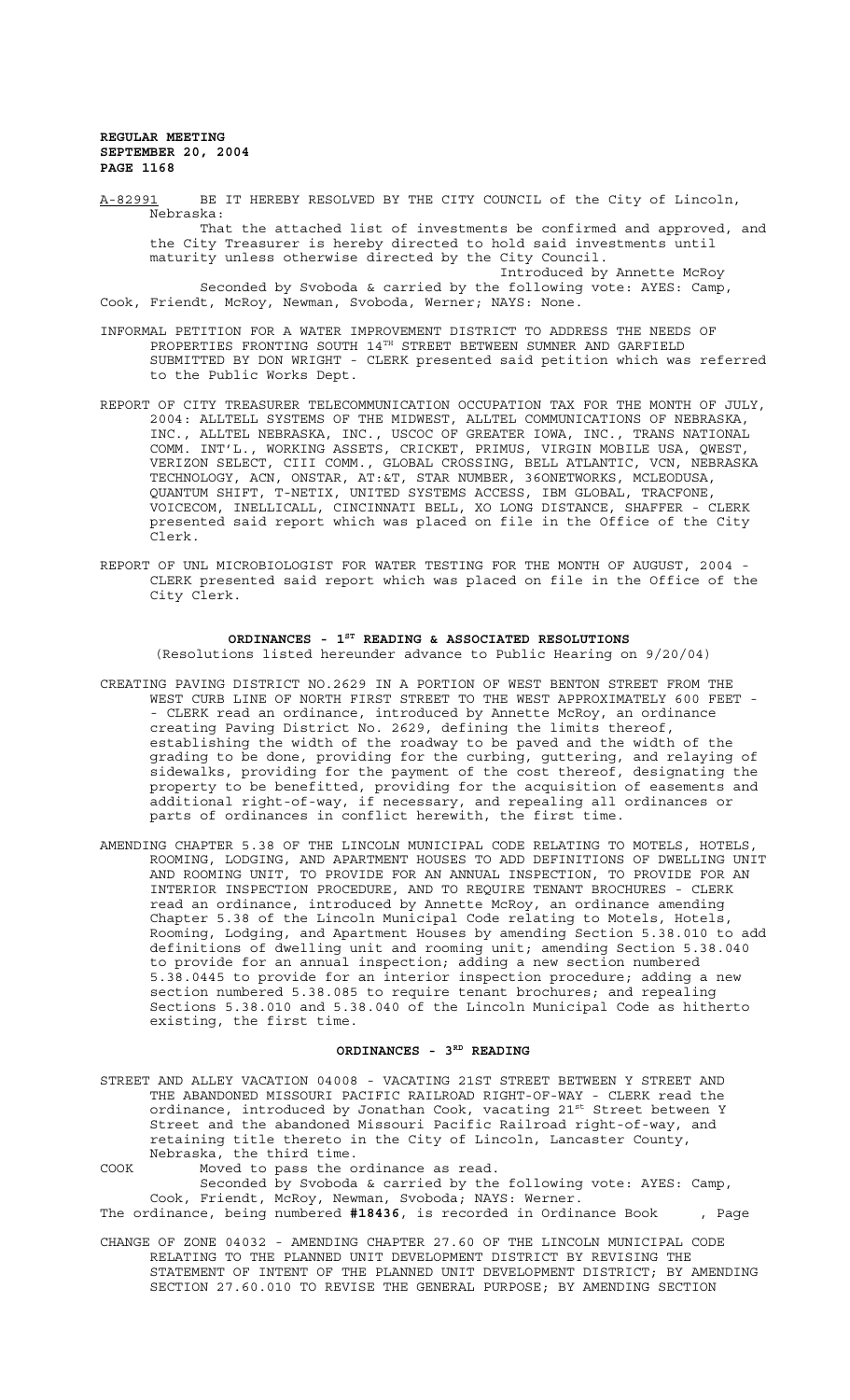CHANGE OF ZONE 04043 - AMENDING TITLE 27 OF THE LINCOLN MUNICIPAL CODE TO ALLOW CHURCHES AS A PERMITTED CONDITIONAL USE IN THE I-1, I-2 AND THE I-3 ZONING DISTRICTS BY AMENDING SECTION 27.47.020 TO DELETE CHURCHES FROM THE GENERAL USE REGULATIONS OF THE I-1 INDUSTRIAL DISTRICT; AMENDING SECTION 27.47.035 TO ADD CHURCHES AS A PERMITTED CONDITIONAL USE IN THE I-1 INDUSTRIAL DISTRICT AND SPECIFYING CONDITIONS THEREFOR; AMENDING SECTION 27.47.040 TO PROVIDE THAT EARLY CHILDHOOD CARE FACILITIES AND SCHOOLS ARE NOT A PERMITTED ACCESSORY USE TO A CHURCH IN THE I-1 INDUSTRIAL DISTRICT; AMENDING SECTION 27.49.020 TO DELETE CHURCHES FROM THE GENERAL USE REGULATIONS OF THE I-2 INDUSTRIAL PARK DISTRICT; AMENDING SECTION 27.49.030 TO ADD CHURCHES AS A PERMITTED CONDITIONAL USE IN THE I-2 INDUSTRIAL PARK DISTRICT AND SPECIFYING CONDITIONS THEREFOR; AMENDING SECTION 27.49.050 TO PROVIDE THAT EARLY CHILDHOOD CARE FACILITIES AND SCHOOLS ARE NOT A PERMITTED ACCESSORY USE TO A CHURCH IN THE I-2 INDUSTRIAL PARK DISTRICT; AMENDING SECTION 27.51.040 TO ADD CHURCHES AS A PERMITTED CONDITIONAL USE IN THE I-3 EMPLOYMENT CENTER DISTRICT AND SPECIFYING CONDITIONS THEREFOR; AMENDING SECTION 27.51.060 TO PROVIDE THAT EARLY CHILDHOOD CARE FACILITIES AND SCHOOLS ARE NOT A PERMITTED ACCESSORY USE TO A CHURCH IN THE I-3 EMPLOYMENT CENTER DISTRICT - CLERK read an ordinance, introduced by Jonathan Cook, Change of Zone 04043 - Amending Title 27 of the Lincoln Municipal Code to allow churches as a permitted conditional use in the I-1,  $I-2$  and the I-3 zoning districts by amending Section 27.47.020 to delete churches from the general use regulations of the I-1 Industrial District; amending Section 27.47.035 to add churches as

provide provisions regarding previously approved planned unit developments, the third time. COOK Moved to pass the ordinance as read. Seconded by Svoboda & carried by the following vote: AYES: Camp, Cook, Friendt, McRoy, Svoboda, Werner; NAYS: Newman. The ordinance, being numbered **#18437**, is recorded in Ordinance Book , Page

- COOK Motion withdrawn. CLERK Read an ordinance, introduced by Jonathan Cook, Change of Zone 04032 - Amending Chapter 27.60 of the Lincoln Municipal Code relating to the Planned Unit Development District by revising the statement of intent of the Planned Unit Development District; by amending Section 27.60.010 to revise the general purpose; by amending Section 27.60.020 to delete existing use regulations and to add general requirements and development plan requirements for planned unit developments; by renumbering Section 27.60.035 as 27.60.030 and amending the same to delete existing requirements regarding the form of a preliminary plan and to add requirements for the form of a final planned unit development; by amending Section 27.60.040 to delete existing requirements regarding preliminary plan procedures and to add a process for reviewing applications for a planned unit development; by adding a new section numbered 27.60.050 to provide requirements for a planned unit development following approval; by repealing Section 27.60.055 regarding final plan form; by repealing Section 27.60.056 regarding final plan procedure; by amending Section 27.60.060 to delete the existing language regarding amendment to planned unit developments and to add new requirements; by repealing Section 27.60.070 regarding abandonment or failure to proceed with development of a planned unit development; and adding a new section numbered 27.60.080 to
- COOK Moved to amend page 7, line 8 by changing 3 acres to read 5 acres.

No second.

27.60.020 TO DELETE EXISTING USE REGULATIONS AND TO ADD GENERAL REQUIREMENTS AND DEVELOPMENT PLAN REQUIREMENTS FOR PLANNED UNIT DEVELOPMENTS; BY RENUMBERING SECTION 27.60.035 AS 27.60.030 AND AMENDING THE SAME TO DELETE EXISTING REQUIREMENTS REGARDING THE FORM OF A PRELIMINARY PLAN AND TO ADD REQUIREMENTS FOR THE FORM OF A FINAL PLANNED UNIT DEVELOPMENT; BY AMENDING SECTION 27.60.040 TO DELETE EXISTING REQUIREMENTS REGARDING PRELIMINARY PLAN PROCEDURES AND TO ADD A PROCESS FOR REVIEWING APPLICATIONS FOR A PLANNED UNIT DEVELOPMENT; BY ADDING A NEW SECTION NUMBERED 27.60.050 TO PROVIDE REQUIREMENTS FOR A PLANNED UNIT DEVELOPMENT FOLLOWING APPROVAL; BY REPEALING SECTION 27.60.055 REGARDING FINAL PLAN FORM; BY REPEALING SECTION 27.60.056 REGARDING FINAL PLAN PROCEDURE; BY AMENDING SECTION 27.60.060 TO DELETE THE EXISTING LANGUAGE REGARDING AMENDMENT TO PLANNED UNIT DEVELOPMENTS AND TO ADD NEW REQUIREMENTS; BY REPEALING SECTION 27.60.070 REGARDING ABANDONMENT OR FAILURE TO PROCEED WITH DEVELOPMENT OF A PLANNED UNIT DEVELOPMENT; AND ADDING A NEW SECTION NUMBERED 27.60.080 TO PROVIDE PROVISIONS REGARDING PREVIOUSLY APPROVED PLANNED UNIT DEVELOPMENTS - PRIOR to reading:

 **REGULAR MEETING SEPTEMBER 20, 2004 PAGE 1169**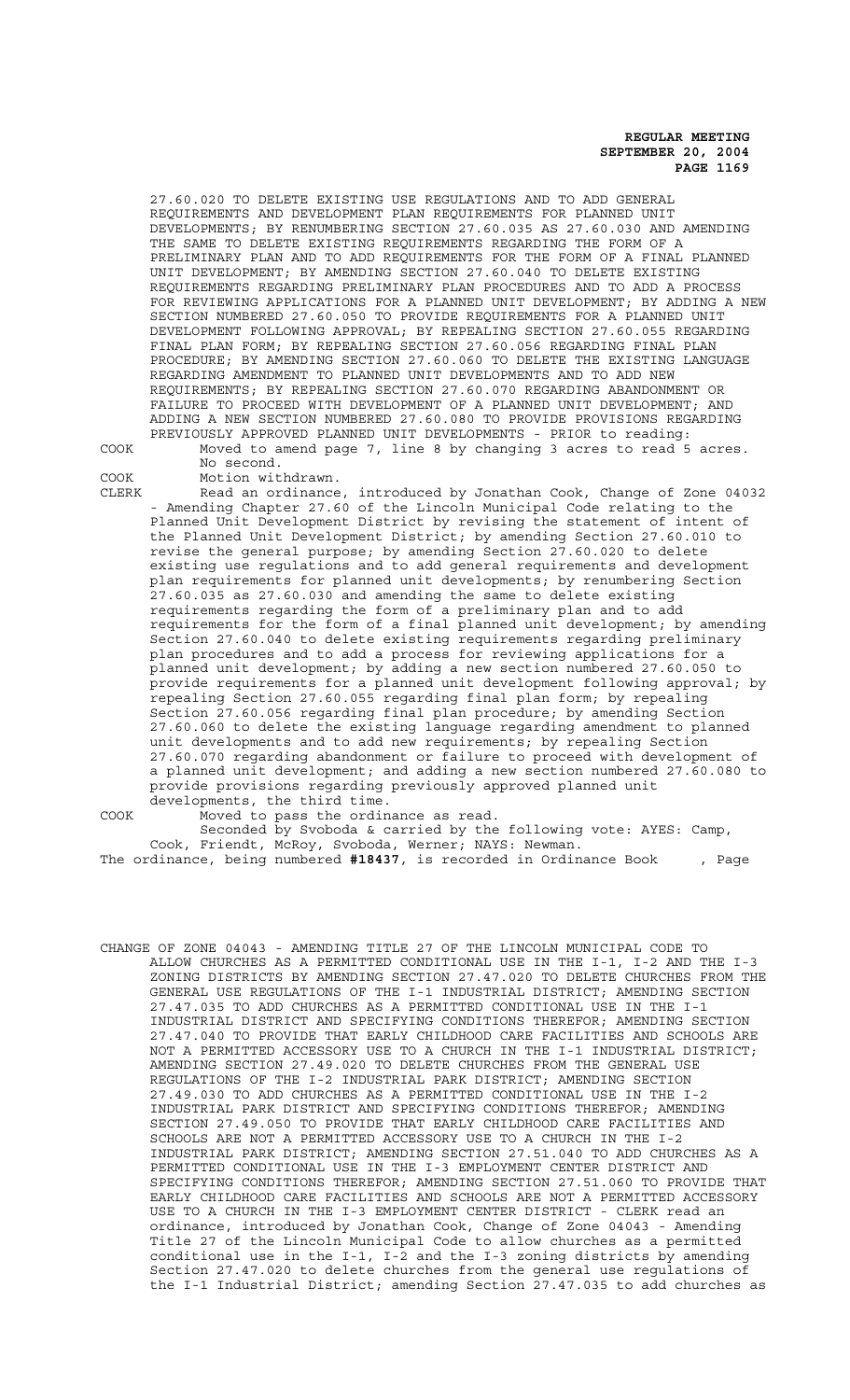a permitted conditional use in the I-1 Industrial District and specifying conditions therefor; amending Section 27.47.040 to provide that early childhood care facilities and schools are not a permitted accessory use to a church in the I-1 Industrial District; amending Section 27.49.020 to delete churches from the general use regulations of the I-2 Industrial Park District; amending Section 27.49.030 to add churches as a permitted conditional use in the I-2 Industrial Park District and specifying conditions therefor; amending Section 27.49.050 to provide that early childhood care facilities and schools are not a permitted accessory use to a church in the I-2 Industrial Park District; amending Section 27.51.040 to add churches as a permitted conditional use in the I-3 Employment Center District and specifying conditions therefor; amending Section 27.51.060 to provide that early childhood care facilities and schools are not a permitted accessory use to a church in the I-3 Employment Center District, the third time.

COOK Moved to pass the ordinance as read.

Seconded by McRoy & carried by the following vote: AYES: Camp, Cook, Friendt, McRoy, Svoboda, Werner; NAYS: Newman.

The ordinance, being numbered **#18438**, is recorded in Ordinance Book , Page

- CHANGE OF ZONE 04047 APPLICATION OF JEROME HITTNER, MICHAEL MCKEEMAN, AND MANETTE KIDNEY FOR A CHANGE OF ZONE FROM AG AGRICULTURAL DISTRICT AND R-3 RESIDENTIAL DISTRICT TO O-2 SUBURBAN OFFICE DISTRICT ON PROPERTY GENERALLY LOCATED AT 84TH STREET AND OLD CHENEY ROAD - CLERK read an ordinance, introduced by Jonathan Cook, amending the Lincoln Zoning District Maps attached to and made a part of Title 27 of the Lincoln Municipal Code, by changing the boundaries of the districts established and shown thereon, the third time.
- COOK Moved to pass the ordinance as read. Seconded by Svoboda & carried by the following vote: AYES: Camp, Cook, Friendt, McRoy, Newman, Svoboda, Werner; NAYS: None.

The ordinance, being numbered **#18439**, is recorded in Ordinance Book , Page

CHANGE OF ZONE 04048 - APPLICATION OF WILDERNESS RIDGE, LLC FOR A CHANGE OF ZONE FROM O-3 OFFICE PARK DISTRICT TO R-3 RESIDENTIAL DISTRICT, ON PROPERTY GENERALLY LOCATED SOUTHWEST OF SOUTH 27TH STREET AND YANKEE HILL ROAD - CLERK read an ordinance, introduced by Jonathan Cook, amending the Lincoln Zoning District Maps attached to and made a part of Title 27 of the Lincoln Municipal Code, by changing the boundaries of the districts established and shown thereon, the third time.

COOK Moved to pass the ordinance as read. Seconded by Svoboda & carried by the following vote: AYES: Camp, Cook, Friendt, McRoy, Newman, Svoboda, Werner; NAYS: None.

The ordinance, being numbered **#18440**, is recorded in Ordinance Book , Page

SPECIAL PERMIT 1692C - APPLICATION OF WILDERNESS RIDGE, LLC TO AMEND THE WILDERNESS RIDGE COMMUNITY UNIT PLAN TO EXPAND THE WILDERNESS RIDGE GOLF COURSE TO INCLUDE A PARKING LOT ON PROPERTY GENERALLY LOCATED SOUTHWEST OF SOUTH 27TH STREET AND YANKEE HILL ROAD - CLERK read the following resolution, introduced by Jonathan Cook, who moved its adoption: A-82992 MHEREAS, Wilderness Ridge, L.L.C. has submitted an application designated as Special Permit No. 1692C for authority to amend Wilderness Ridge Community Unit Plan to expand the Wilderness Woods Golf Course to include a parking lot, on property generally located southwest of South 27th Street and Yankee Hill Road, legally described as: Lots 1 through 70, Block 1, Wilderness Ridge Addition; Lots 1 through 20 and Lots 23 through 65, Block 2, Wilderness Ridge Addition; Lots 1 through 40, Block 3, Wilderness Ridge Addition; Lot 1, Block 5, Wilderness Ridge Addition; Outlot A, Wilderness Ridge Addition; Outlot B, Wilderness Ridge Addition; the remaining portion of Outlot C, Wilderness Ridge Addition; Outlot F, Wilderness Ridge Addition; Outlot G, Wilderness Ridge Addition; Outlot H, Wilderness Ridge Addition; Outlot J, Wilderness Ridge Addition; Outlot M, Wilderness Ridge Addition; Lot 1, Wilderness Ridge 1st Addition; the remaining portion of Outlot A, Wilderness Ridge 1st Addition; Lots 1 and 2, Wilderness Ridge 2nd Addition; Outlot A, Wilderness Ridge 2nd Addition; Lots 1 through 22 and Lots 26 through 33, Block 1, Wilderness Ridge 3rd Addition; Lots 1 through 22, Block 2, Wilderness Ridge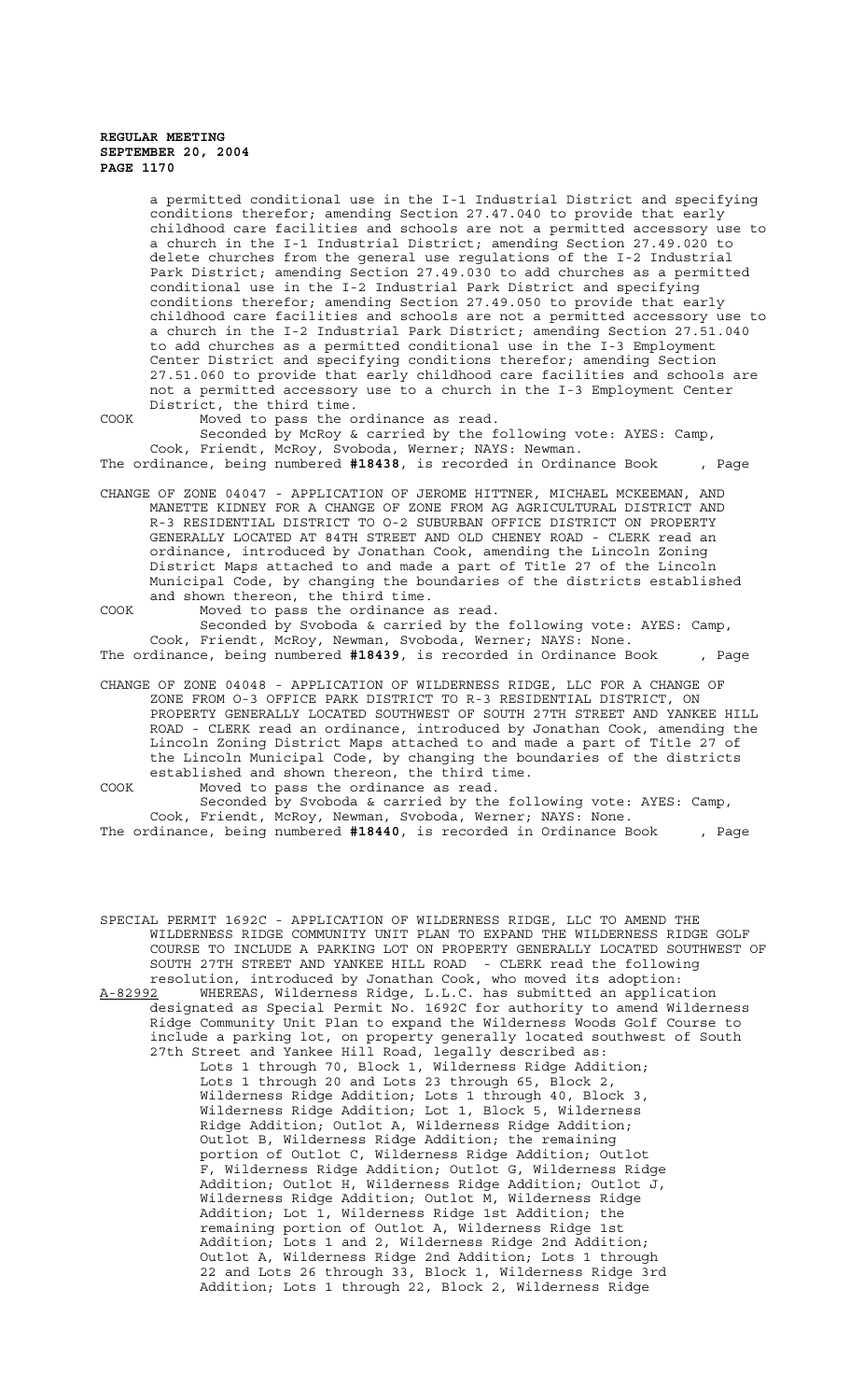3rd Addition; Lots 1 through 6, Block 3, Wilderness Ridge 3rd Addition; Lot 1, Block 4, Wilderness Ridge 3rd Addition; Lot 1, Block 5, Wilderness Ridge 3rd Addition; Lots 1 through 9, Block 6, Wilderness Ridge 3rd Addition; Lot 1, Block 7, Wilderness Ridge 3rd Addition; Outlot A, Wilderness Ridge 3rd Addition; Outlot B, Wilderness Ridge 3rd Addition; Lots 1 and 2, Wilderness Ridge 4th Addition; Lot 1, Lots 6 through 20, and Lots 24 through 27, Block 1, Wilderness Ridge 5th Addition; Lots 1 through 6 and Lots 11 through 18, Block 2, Wilderness Ridge 5th Addition; Outlot A, Wilderness Ridge 5th Addition; Outlot B, Wilderness Ridge 5th Addition; Lots 1 through 35, Block 1, Wilderness Ridge 6th Addition; Outlot A, Wilderness Ridge 6th Addition; Lots 1 through 3, Wilderness Ridge 7th Addition; Lots 1 through 3, Wilderness Ridge 8th Addition; Lots 1 through 22, Wilderness Ridge 9th Addition; Outlot A, Wilderness Ridge 9th Addition; Lots 1 and 2, Wilderness Ridge 10th Addition; the remaining portion of Outlot B, Wilderness Woods Office Park; the remaining portion of Outlot D, Wilderness Woods Office Park; together with a portion of Outlot A, Wilderness Woods Office Park, more particularly described as follows:

Beginning at a southeast corner of said Outlot A, said point also being the northeast corner of Lot 1, Wilderness Woods Office Park Addition; thence westerly along the north line of said Lot 1, on an assumed bearing of north 64 degrees 40 minutes 15 seconds west, a distance of 190.75 feet; thence north 32 degrees 36 minutes 24 seconds east, a distance of 23.57 feet; thence around a curve in a counter clockwise direction, having a radius of 264.00 feet, a delta angle of 32 degrees 36 minutes 24 seconds, an arc length of 150.24 feet, a chord bearing of north 16 degrees 18 minutes 12 seconds east and a chord length of 148.22 feet; thence north 00 degrees 00 minutes 00 seconds east, a distance of 41.94 feet; thence south 64 degrees 15 minutes 00 seconds east, a distance of 267.71 feet to the easterly line of said Outlot A; thence around a curve in a counter clockwise direction, along said easterly line, said line also being the westerly line of Lot 1, Wilderness Ridge 1st Addition, having a radius of 725.00 feet, a delta angle of 16 degrees 36 minutes 03 seconds, an arc length of 210.06 feet, a chord bearing of south 35 degrees 59 minutes 48 seconds west and a chord length of 209.33 feet to the point of beginning; and

Lot 85 I.T. in the Southwest Quarter of Section 24, Township 9 North, Range 6 East of the 6th P.M., City of Lincoln, Lancaster County, Nebraska, said tracts contain a calculated area of 16,818,448.81 square feet or 386.10 acres, more or less;

WHEREAS, the real property adjacent to the area included within the site plan for this amended community unit plan will not be adversely affected; and

WHEREAS, said site plan together with the terms and conditions hereinafter set forth are consistent with the intent and purpose of Title 27 of the Lincoln Municipal Code to promote the public health, safety, and general welfare.

NOW, THEREFORE, BE IT RESOLVED by the City Council of the City of Lincoln, Nebraska:

That the application of Wilderness Ridge, L.L.C., hereinafter referred to as "Permittee", to amend Wilderness Ridge Community Unit Plan to expand the Wilderness Woods Golf Course to include a parking lot on property legally described above be and the same is hereby granted under the provisions of Section 27.63.320 and Chapter 27.65 of the Lincoln Municipal Code upon condition that development of said community unit plan be in strict compliance with said application, the site plan, and the following additional express terms, conditions, and requirements:

1. This permit approves expansion of the Wilderness Woods Golf Course to include a parking lot.<br>2. Before receiving bui

Before receiving building permits:

a. The Permittee must submit five copies of the final plan that are acceptable.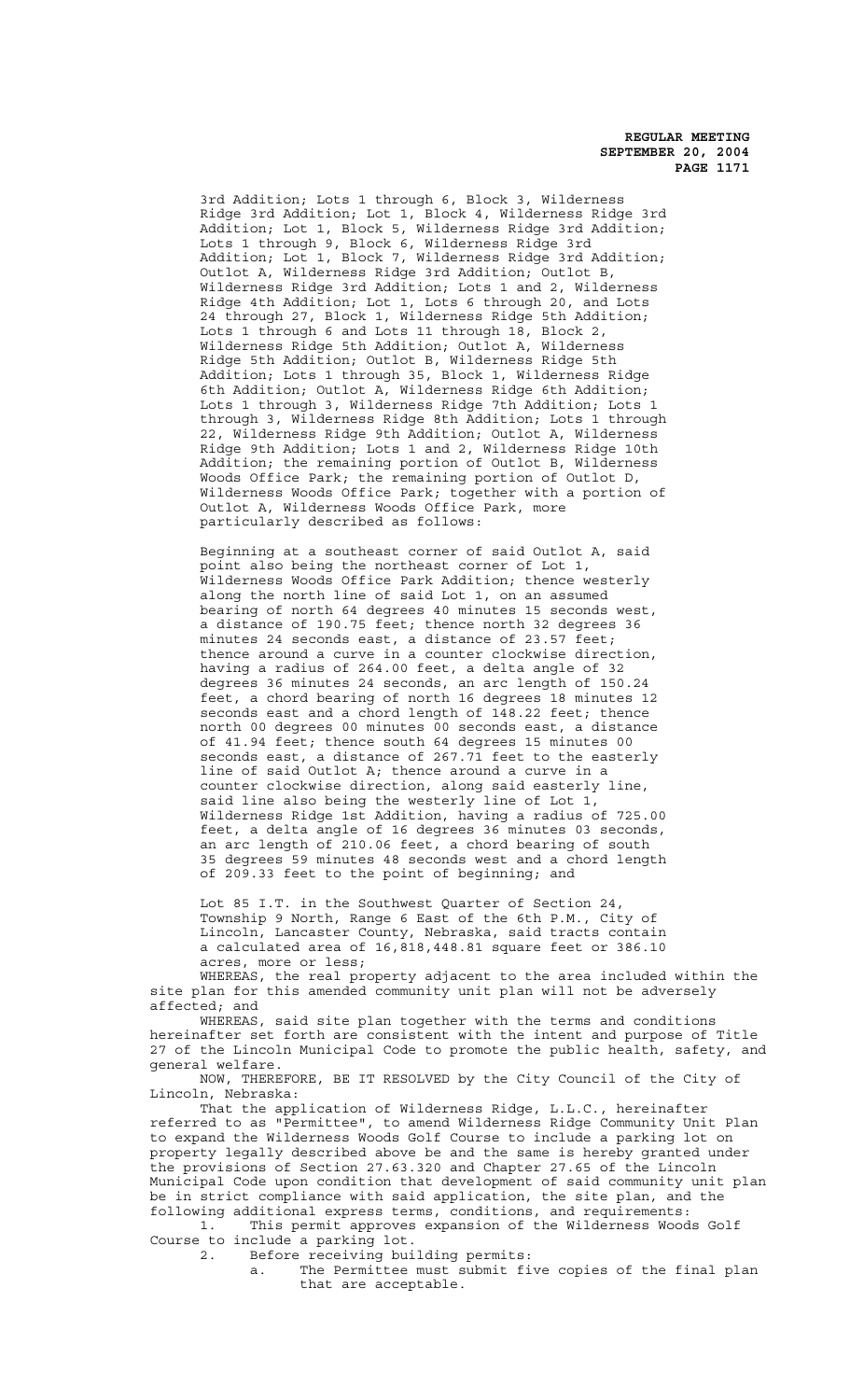b. The construction plans must conform to the approved plans.

3. Before use of the parking lot, all development and construction must be completed in conformance with the approved plans.

4. All privately-owned improvements must be permanently maintained by the Permittee or an appropriately established homeowners association approved by the City Attorney.

5. The site plan approved by this permit shall be the basis for all interpretations of setbacks, yards, locations of buildings, location of parking and circulation elements, and similar matters.

6. The terms, conditions, and requirements of this resolution shall be binding and obligatory upon the Permittee, its successors, and assigns. The building official shall report violations to the City Council which may revoke the special permit or take such other action as may be necessary to gain compliance.

7. The Permittee shall sign and return the City's letter of acceptance to the City Clerk within 30 days following approval of the special permit, provided, however, said 30-day period may be extended up to six months by administrative amendment. The City Clerk shall file a copy of the resolution approving the special permit and the letter of acceptance with the Register of Deeds, filing fees therefor to be paid in advance by the Permittee.

8. The site plan as approved with this resolution voids and supersedes all previously approved site plans, however, all resolutions approving previous permits remain in force unless specifically amended by this resolution.

Introduced by Jonathan Cook Seconded by Svoboda & carried by the following vote: AYES: Camp, Cook, Friendt, McRoy, Newman, Svoboda, Werner; NAYS: None.

USE PERMIT 126B - APPLICATION OF WILDERNESS RIDGE, LLC TO AMEND THE WILDERNESS WOODS OFFICE PARK TO REVISE THE BOUNDARIES BY REMOVING THE AREA OF THE PARKING LOT FROM THE USE PERMIT, WITH A WAIVER TO REDUCE THE REAR YARD SETBACK, ON PROPERTY GENERALLY LOCATED SOUTHWEST OF SOUTH27TH STREET AND YANKEE HILL ROAD - CLERK read the following resolution, introduced by Jonathan Cook, who moved its adoption:

A-82993 WHEREAS, Wilderness Ridge, L.L.C. has submitted an application in accordance with Section 27.27.080 of the Lincoln Municipal Code designated as Use Permit No. 126B for authority to amend the Wilderness Woods Office Park to revise the boundaries by removing the area of the parking lot from the use permit, together with a request to reduce the rear yard setback, on property generally located southwest of South 27th Street and Yankee Hill Road, and legally described to wit:

Lots 1 through 15, and Outlot A, Wilderness Woods Office Park Addition, located in the Northwest Quarter of Section 25, Township 9 North, Range 6 East of the 6th P.M., City of Lincoln, Lancaster County, Nebraska, except for that portion of said Outlot A more particularly described as follows:

Beginning at a southeast corner of said Outlot A, said point also being the northeast corner of Lot 1, Wilderness Woods Office Park Addition; thence westerly, along the north line of said Lot 1, on an assumed bearing of north 64 degrees 40 minutes 15 seconds west, a distance of 190.75 feet; thence north 32 degrees 36 minutes 24 seconds east, a distance of 23.57 feet; thence around a curve in a counter clockwise direction, having a radius of 264.00 feet, a delta angle of 32 degrees 36 minutes 24 seconds, an arc length of 150.24 feet, a chord bearing of north 16 degrees 18 minutes 12 seconds east and a chord length of 148.22 feet; thence north 00 degrees 00 minutes 00 seconds east, a distance of 41.94 feet; thence south 64 degrees 15 minutes 00 seconds east, a distance of  $267.71$  feet to the easterly line of said Outlot A; thence around a curve in a counter clockwise direction, along said easterly line, said line also being the westerly line of Lot 1, Wilderness Ridge 1st Addition, having a radius of 725.00 feet, a delta angle of 16 degrees 36 minutes 03 seconds, an arc length of 210.06 feet, a chord bearing of south 35 degrees 59 minutes 48 seconds west and a chord length of 209.33 feet to the point of beginning; said tracts contain a calculated area of 1,281,437.56 square feet or 29.42 acres, more or less;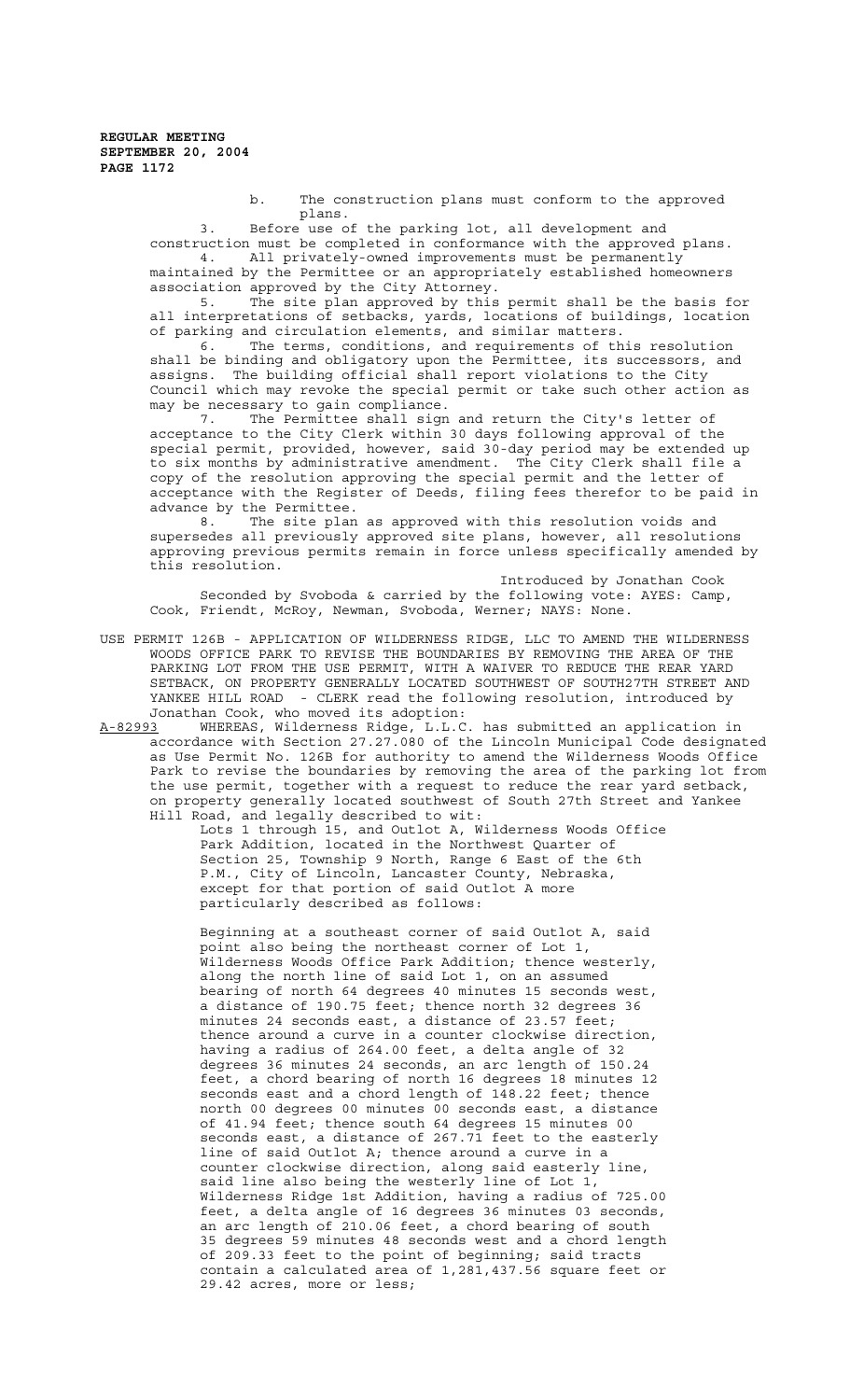WHEREAS, the real property adjacent to the area included within the site plan for this office park to remove the area of the parking lot from the use permit and reduction of setback will not be adversely affected; and

WHEREAS, said site plan together with the terms and conditions hereinafter set forth are consistent with the intent and purpose of Title 27 of the Lincoln Municipal Code to promote the public health, safety, morals, and general welfare.

NOW, THEREFORE, BE IT RESOLVED by the City Council of the City of Lincoln, Nebraska:

That the application of Wilderness Ridge, L.L.C., hereinafter referred to as "Permittee", to amend the Wilderness Woods Office Park to revise the boundaries by removing the area of the parking lot from the use permit, and the requested waiver to reduce the rear yard setback on the property legally described above be and the same is hereby granted under the provisions of Section 27.27.080 of the Lincoln Municipal Code upon condition that construction and operation of said Wilderness Woods Office Park be in strict compliance with said application, the site plan, and the following additional express terms, conditions, and requirements:

This permit approves a waiver of the rear setback from 40' to 1. This permit approves a wa<br>15' for Wilderness Woods Office Park.

2. Before receiving building permits:

a. The Permittee must submit five copies of the final site plan that are acceptable.

b. The construction plans must conform to the approved plans.

3. Before occupying this development all development and construction must conform to the approved plans.

4. All privately-owned improvements, including landscaping, must be permanently maintained by the Permittee, their successors and assigns. 5. The site plan approved by this permit shall be the basis for all interpretations of setbacks, yards, locations of buildings, location of parking and circulation elements, and similar matters.

6. The terms, conditions, and requirements of this resolution shall be binding and obligatory upon the Permittee, their successors and assigns. The building official shall report violations to the City Council which may revoke this use permit or take such other action as may be necessary to gain compliance.

7. The Permittee shall sign and return the City's letter of acceptance to the City Clerk within 30 days following approval of this use permit, provided, however, said 30-day period may be extended up to six months by administrative amendment. The City Clerk shall file a copy of the resolution approving this use permit and the letter of acceptance with the Register of Deeds, filing fees therefor to be paid in advance by the Permittee.

8. The site plan as approved with this resolution voids and supersedes all previously approved site plans, however all resolutions approving previous permits remain in force unless specifically amended by this resolution.

Introduced by Jonathan Cook Seconded by Friendt & carried by the following vote: AYES: Camp, Cook, Friendt, McRoy, Newman, Svoboda, Werner; NAYS: None.

## **MISCELLANEOUS BUSINESS**

#### **PENDING -**

CAMP Moved to extend the Pending List to September 27, 2004. Seconded by Cook & carried by the following vote: AYES: Camp, Cook, Friendt, McRoy, Newman, Svoboda, Werner; NAYS: None.

#### **UPCOMING RESOLUTIONS -**

CAMP Moved to approve the resolutions to have Public Hearing on September 27, 2004. Seconded by Cook & carried by the following vote: AYES: Camp, Cook, Friendt, McRoy, Newman, Svoboda, Werner; NAYS: None.